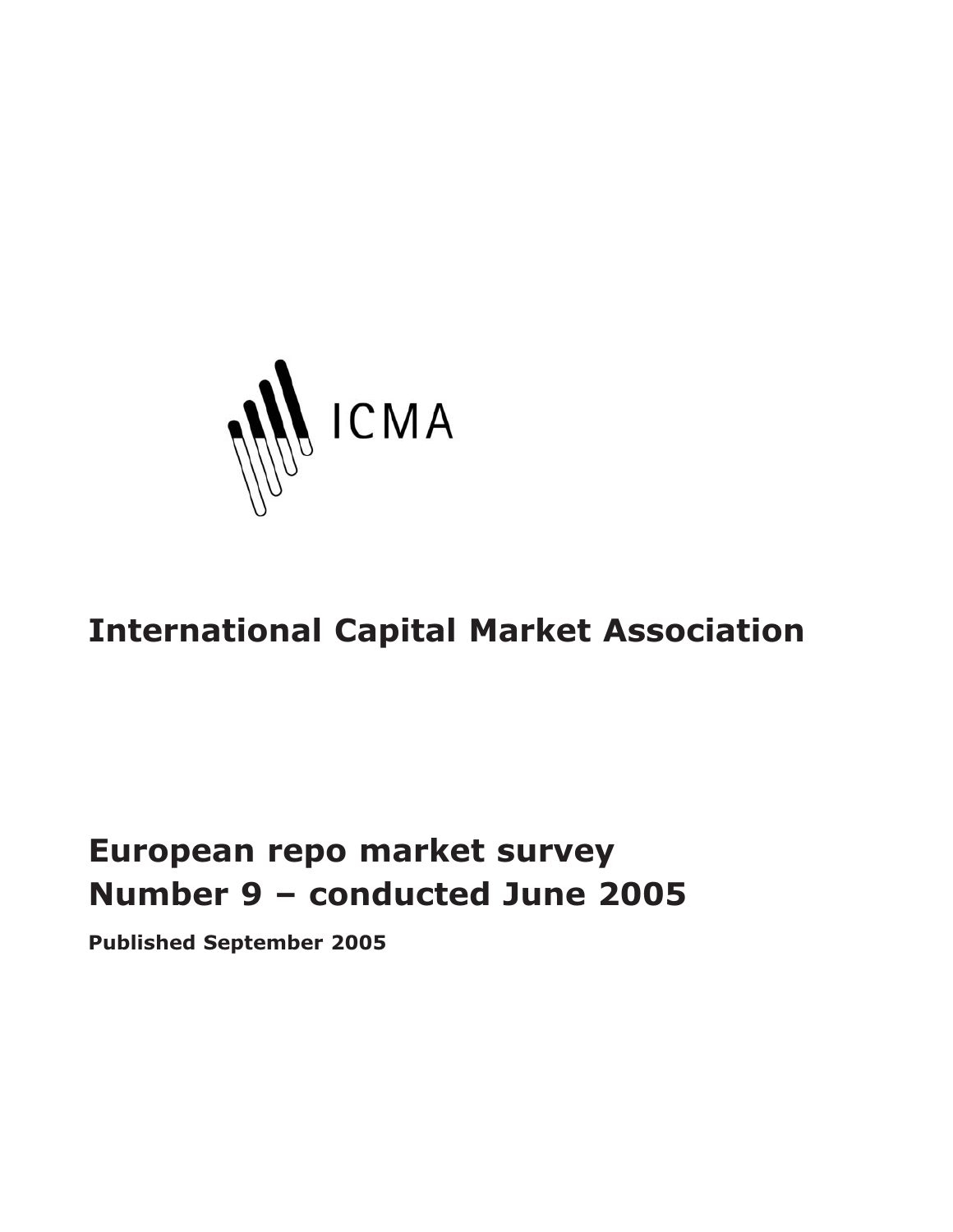© International Capital Market Association (ICMA), Zurich, 2005. All rights reserved. No part of this publication may be reproduced or transmitted in any form or by any means without permission from ICMA.

International Capital Market Association Rigistrasse 60 P. O. Box CH-8033 Zurich www.icma-group.org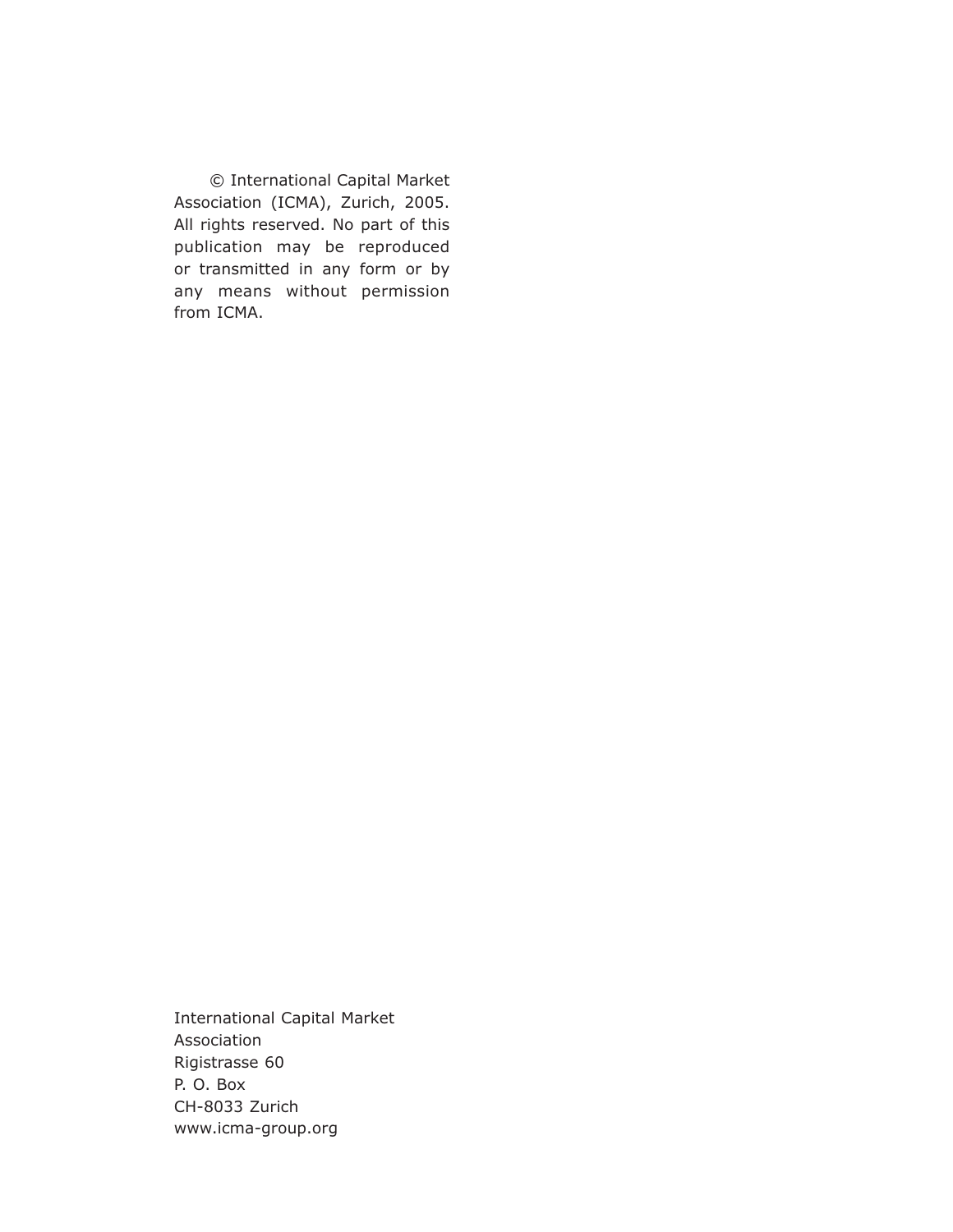# **CONTENTS**

| About the author         |                                      | 5. |
|--------------------------|--------------------------------------|----|
| <b>Executive summary</b> |                                      | 6  |
| Chapter 1:               | The survey                           | 8  |
| Chapter 2:               | <b>Methodological issues</b>         | 10 |
| <b>Chapter 3:</b>        | <b>Analysis of survey results</b>    | 11 |
| <b>Chapter 4:</b>        | <b>Conclusion</b>                    | 22 |
| <b>Appendix A:</b>       | <b>Survey guidance notes</b>         | 23 |
| <b>Appendix B:</b>       | Participants in the survey           | 28 |
| <b>Appendix C:</b>       | <b>ICMA's repo council structure</b> | 32 |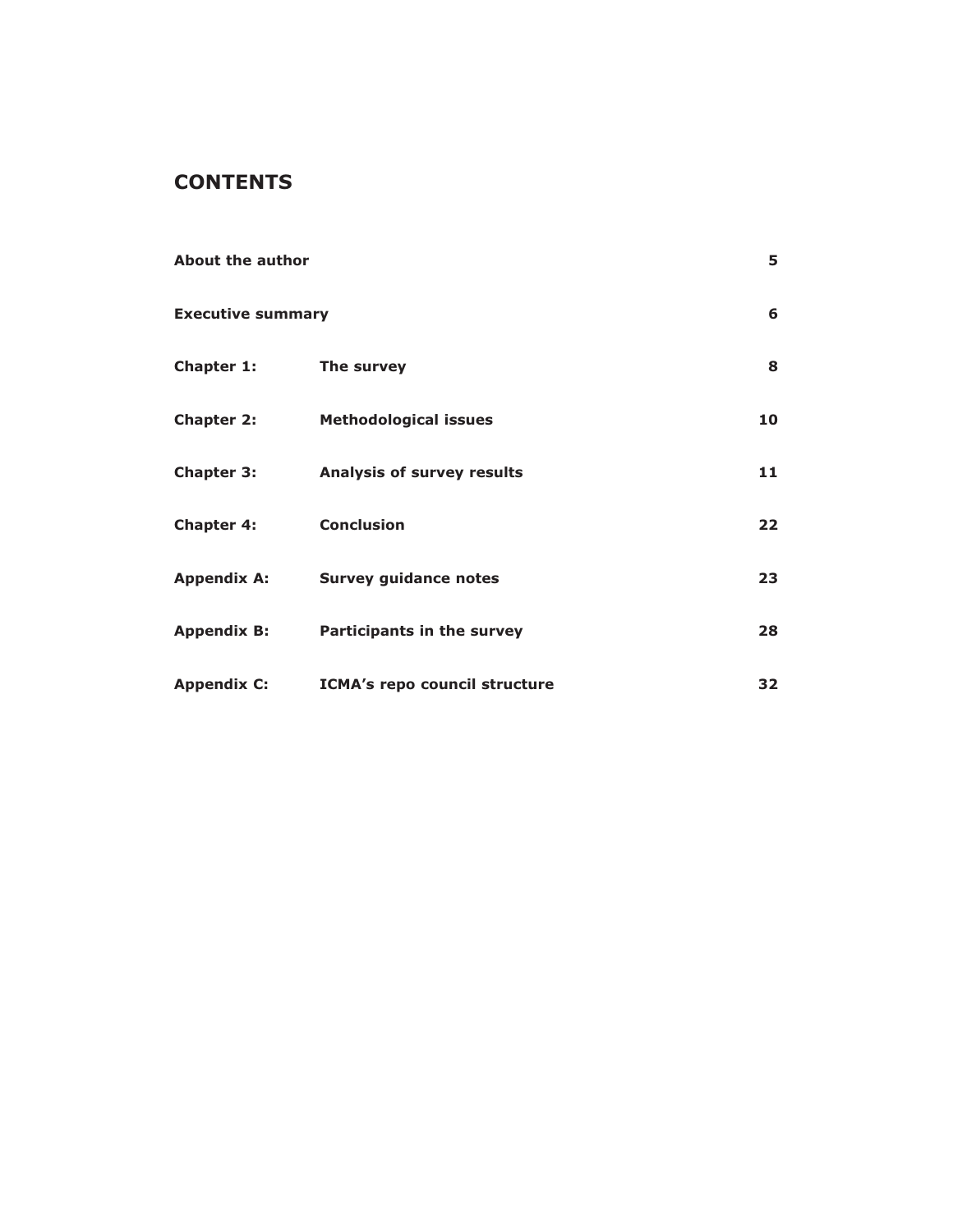This report has been commissioned by the International Capital Market Association (ICMA) in particular support of members of ICMA's European Repo Council (ERC) and in the interests of the international capital market as a whole.

Its purpose is to help participants in, and observers of, Europe's cross-border repo market to gauge the size of the market.

All statements, opinions and conclusions contained within this report are made in a personal capacity by the author, are his sole responsibility and do not represent the opinion of ICMA, which has neither taken an official position on the issues discussed, statements made and conclusions drawn herein nor sought to verify the information, statistics, opinions or conclusions provided.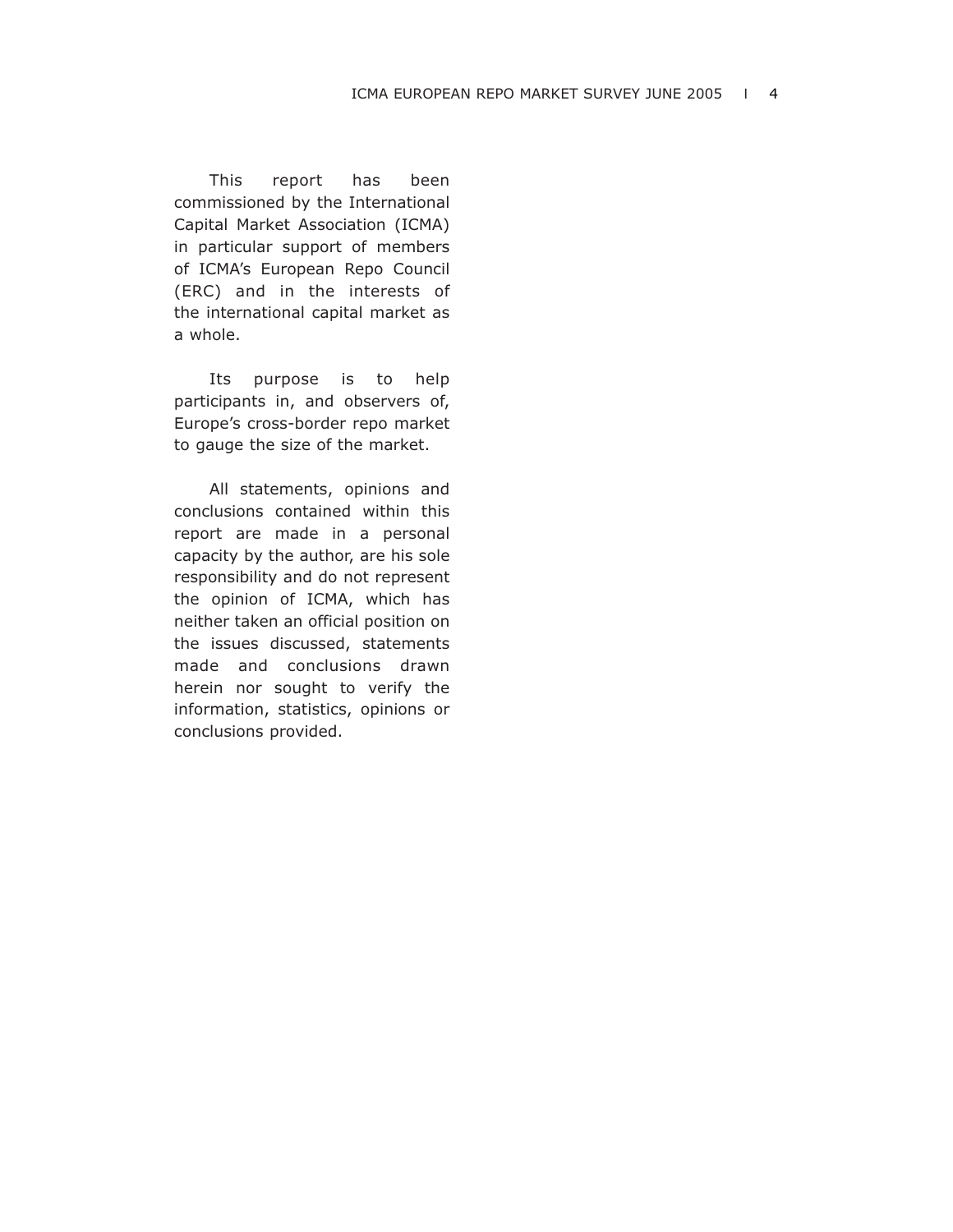# **ABOUT THE AUTHOR**

This report was compiled by Richard Comotto, a Visiting Fellow at the ISMA Centre at the University of Reading in England, where he is responsible for teaching modules on money markets (including the repo market) and risk management in the Centre's MSc finance programmes. He also lectures on repo and securities lending on ICMA's Operations Certification Programme, and is Course Director of the ICMA-ACI annual Professional Repo Market Course.

The author acts as an independent consultant providing research and training on the international money, securities and derivatives markets to professional market associations, government agencies, regulatory authorities, banks, brokers and financial information services.

Mr. Comotto has written a number of books and articles on a range of financial topics, including the foreign exchange and money markets, swaps and electronic trading systems. He takes particular interest in the impact of 'electronic brokers' on the foreign exchange market and in the more recent introduction of electronic trading systems into the bond and repo markets.

The author served for ten years at the Bank of England, within its Foreign Exchange Division and on secondment to the International Monetary Fund in Washington DC.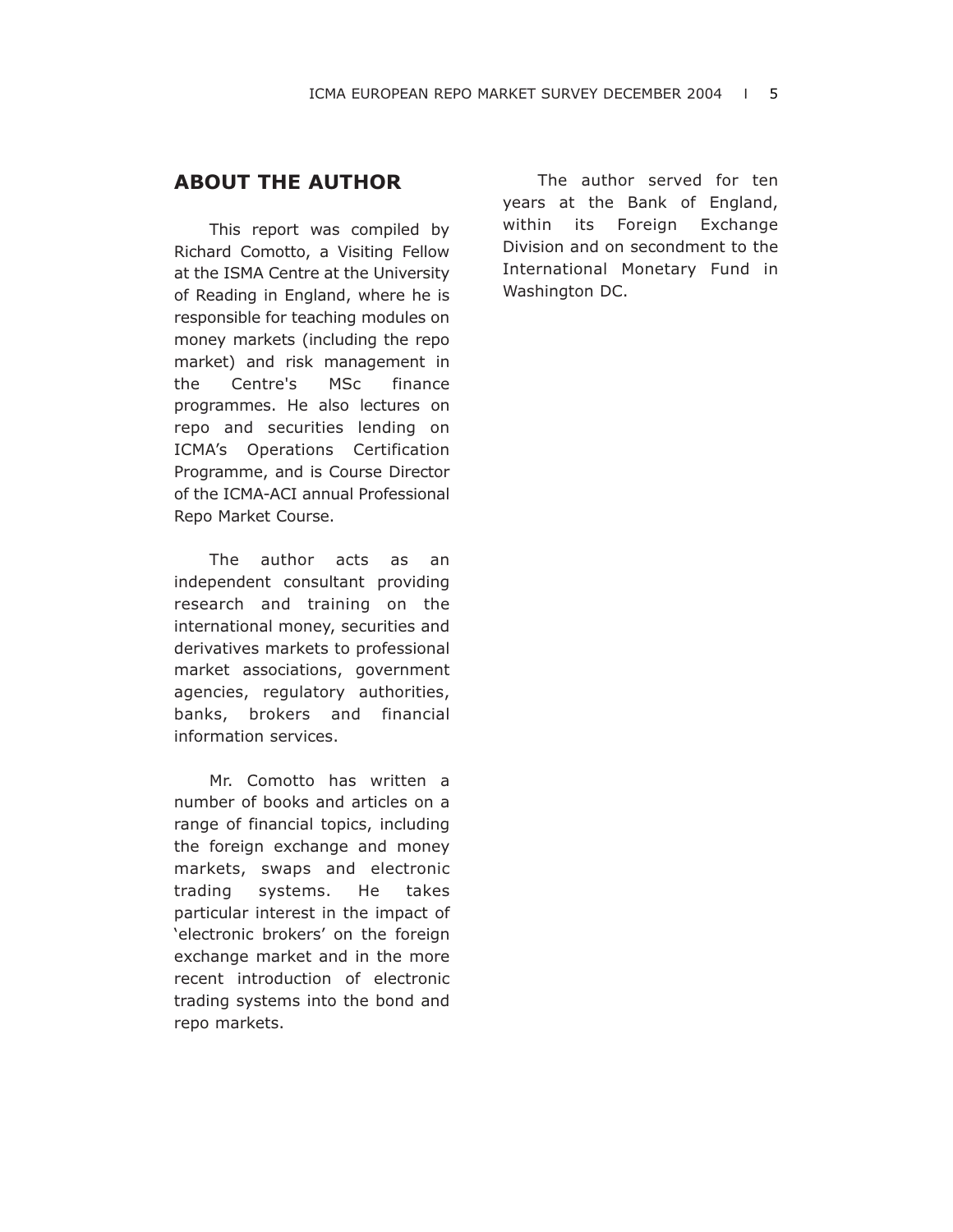# **EXECUTIVE SUMMARY**

In June 2005, the European Repo Council (ERC) of the International Securities Market Association (ISMA) – which became the International Capital Market Association (ICMA) on merging with the International Primary Market Association in July 2005 – conducted the ninth in its series of semi-annual surveys of the repo market in Europe.

The latest survey asked a sample of financial institutions in Europe for the value of their repo contracts that were still outstanding at close of business on June 8, 2005. Replies were received from 81 offices of 74 financial groups, mainly banks. Returns were also made directly by tri-party repo agents in Europe, but it was not possible on this occasion to include the main automated trading systems (ATS) and the group of voice-brokers who normally report under the auspices of the London-based Wholesale Market Brokers Association (WMBA).

## **Total repo business**

The total value of repo contracts outstanding on the books of the 81 institutions who participated in the latest survey was EUR 5,319 billion, compared to EUR 5,000 billion in December 2004 and EUR 4,561 billion in June 2004.

It is important to note that some of the changes in these headline numbers between surveys represent the entry and exit of institutions into and out of the survey, as well as bank mergers and the consolidation of repo books within banks. The organic year-onyear growth in the European repo market was therefore measured by comparing the aggregate returns from a constant sample of institutions (those that have participated in several surveys). Growth measured on this basis was between about 16% and 19% over the year to June 2005, most of which occurred over the six months between the December 2004 and June 2005 surveys.

#### **Counterparty analysis**

The latest survey showed that the share of electronic trading was virtually unchanged at 21.2%, as were the shares of voice-brokers (24.6%) and direct inter-dealer trading (54.3%).

#### **Geographical analysis**

The share of reported outstanding repo contracts that had been negotiated anonymously on an ATS and settled with a central clearing counterparty (CCP) fell back to 10.4% from 11.7% in December 2004 and 11.6% in June 2004. Domestic transactions recovered to 36.7% from 33.9% in December 2004, close to the 37.2% seen in June 2004. The share of crossborder transactions fell back to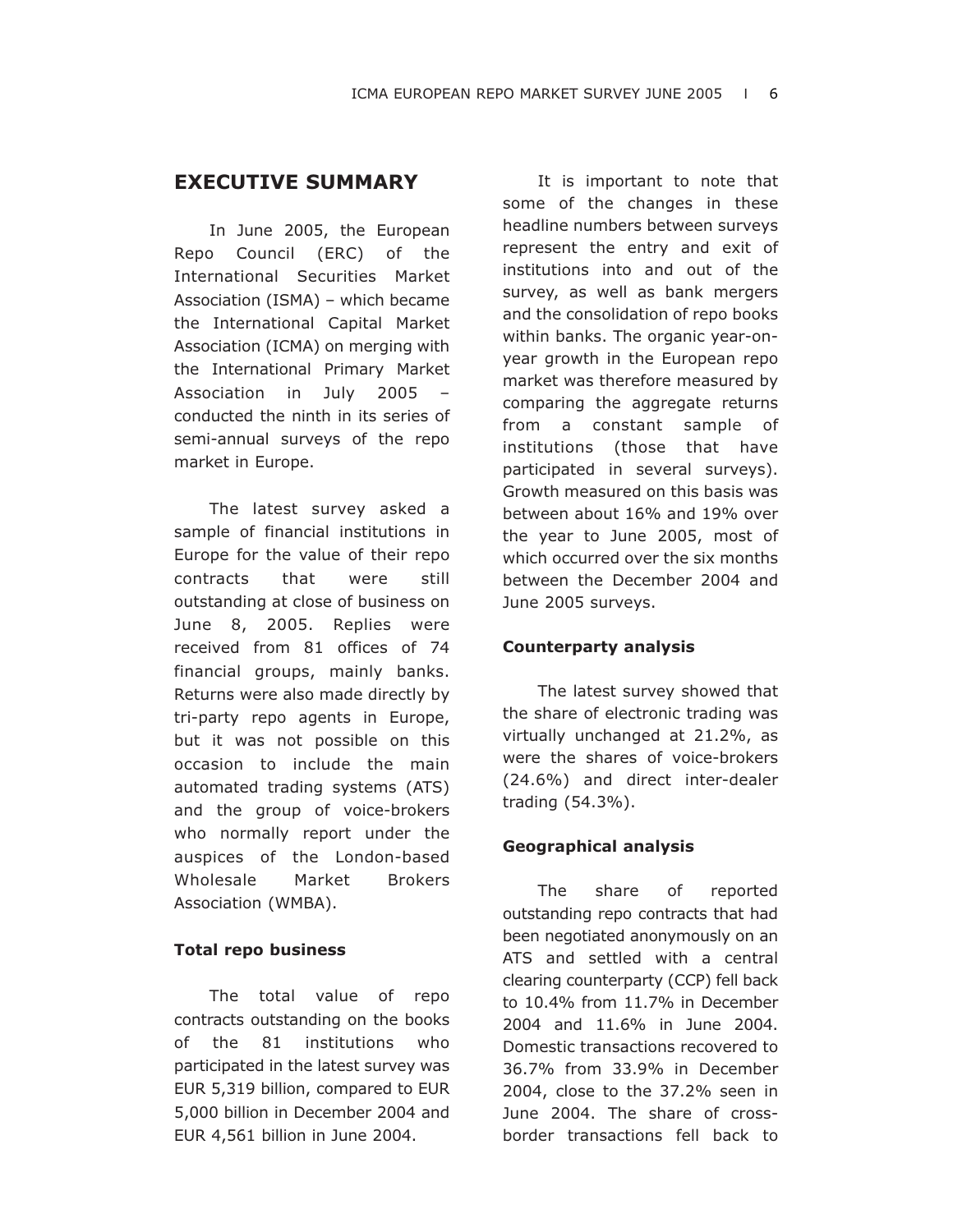52.8% from 54.3% in December 2004 and closer to the 51.1% recorded in June 2004.

#### **Settlement analysis**

The share of tri-party repo recovered to 10.4% from 9.8% in December 2004, but is still below the peak of 11.2% reached in December 2003.

#### **Cash currency analysis**

The shares of currencies tended to move back towards the levels seen in June 2004: 70.0% in euros, 11.8% in pounds sterling, 11.1% in US dollars and 3.4% in Japanese yen. The biggest change was the growth in the six months to June 2005 in the share of sterling (from 10.9% in December 2004).

#### **Collateral analysis**

The share of repo collateral held by survey participants which was issued in countries in the eurozone recovered slightly to 67.4% from 66.3% in December 2004 but remained below the 69.0% seen in June 2004. The largest share of collateral continued to be issued in Germany (24.8%).

The share of collateral issued in EU countries accounted for by government bonds fell to 85.7%, its lowest level ever in the survey and down from 87.8% in December 2004.

The share of equity collateral remained very low at 0.4%.

#### **Maturity analysis**

The bulk of repo activity continued to be in terms of one month or less (65.3% compared to 66.0% in December 2004).

#### **Product analysis**

The share of total business conducted on repo desks that was accounted for by securities lending and borrowing was steady at 19.2% of the total business. The share of equity collateral in this securities lending and borrowing jumped to 11.4% from 5.9% in December 2004.

#### **Concentration analysis**

In the latest survey, the top ten institutions accounted for some 55.5% of the survey sample, significantly down from 58.4% in December 2004. The share of the top twenty also fell, to 78.2% from 80.4% in December 2004, while the share of the top thirty fell slightly to 90.1% from 91.5% over the same period.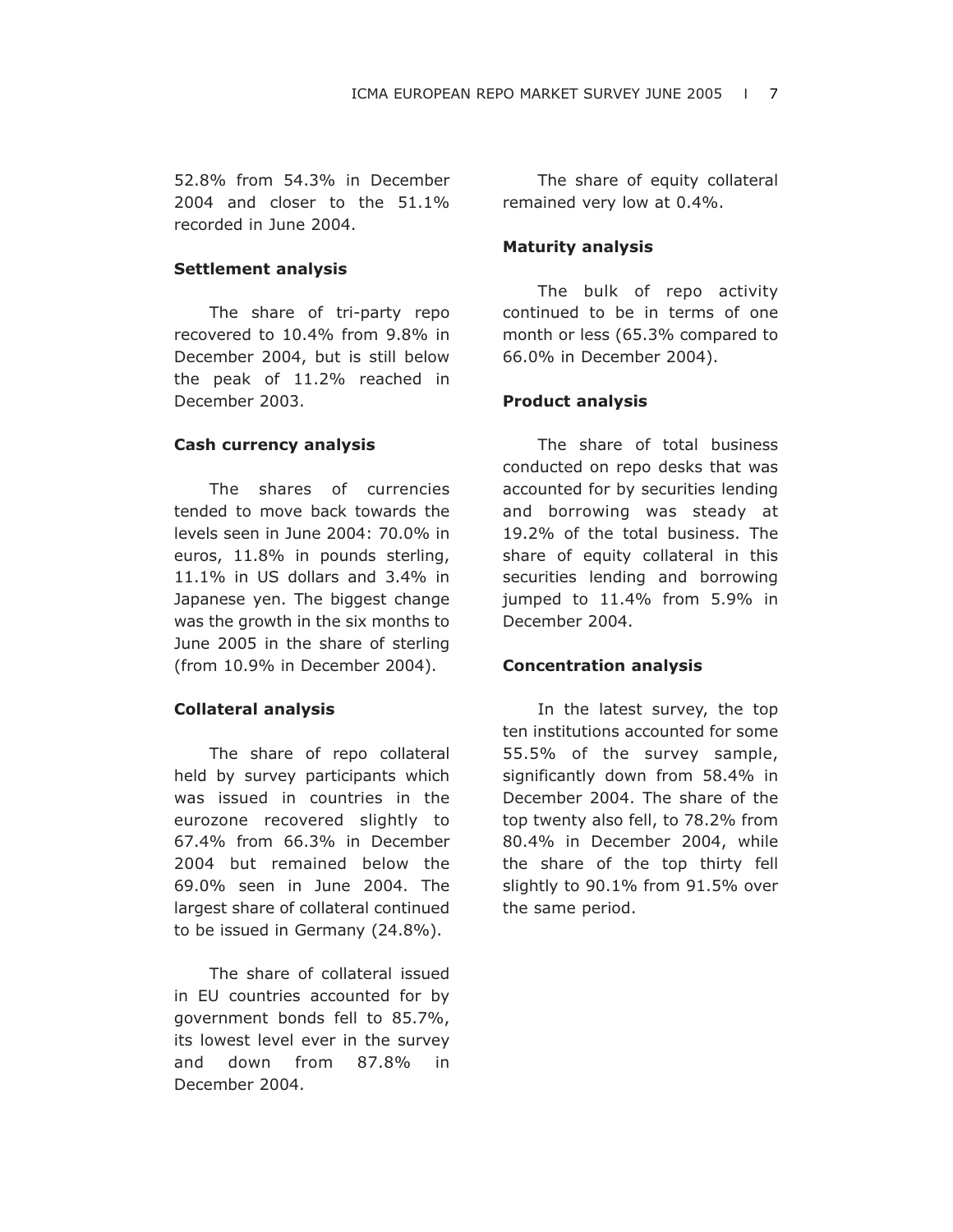# **CHAPTER 1: THE SURVEY**

On June 8, 2005, the European Repo Council (ERC) of the International Securities Market Association (ISMA) – which became the International Capital Market Association (ICMA) on merging with the International Primary Market Association in July 2005 – conducted its ninth semiannual survey of the repo market in Europe.

The survey was actively supported by the ACI – The Financial Markets Association, and has been welcomed by the European Central Bank and European Commission. The survey was managed and the results analysed on behalf of ICMA by the ISMA Centre at Reading University in England under the guidance of the ERC Steering Committee ("ERC Committee").

## **1.1 What the survey asked**

The survey asked financial institutions in a number of European centres for the value of the cash side of repo and reverse repo contracts still outstanding at close of business on Wednesday, June 8, 2005.

The questionnaire also asked these institutions to analyse their business in terms of the currency, the type of counterparty, contract and repo rate, the remaining term to maturity, method of settlement and source of collateral. In addition, institutions were asked about securities lending and borrowing conducted on their repo desks.

The detailed results of the survey are set out in Table 3.1 at the beginning of Chapter 3. An extract of the accompanying Guidance Notes is reproduced in Appendix A.

An aggregate return for voicebrokers based in London (but including data from some of their continental European offices) which is normally provided by the Wholesale Market Brokers' Association (WMBA) was not available for this survey. Not all of the main automatic trading systems (ATS) were able to meet the deadline for returns, so it has not been possible on this occasion to produce an aggregate return for ATSs. However, returns were made by the main European tri-party repo agents.

# **1.2 The response to the survey**

The latest survey was completed by 81 offices of 74 financial groups. This compares with 76 offices of 69 financial groups in December 2004 and 81 offices of 75 groups in June 2004. While four institutions which participated in the December 2004 survey dropped out of the latest survey, eight institutions rejoined and one institution joined for the first time.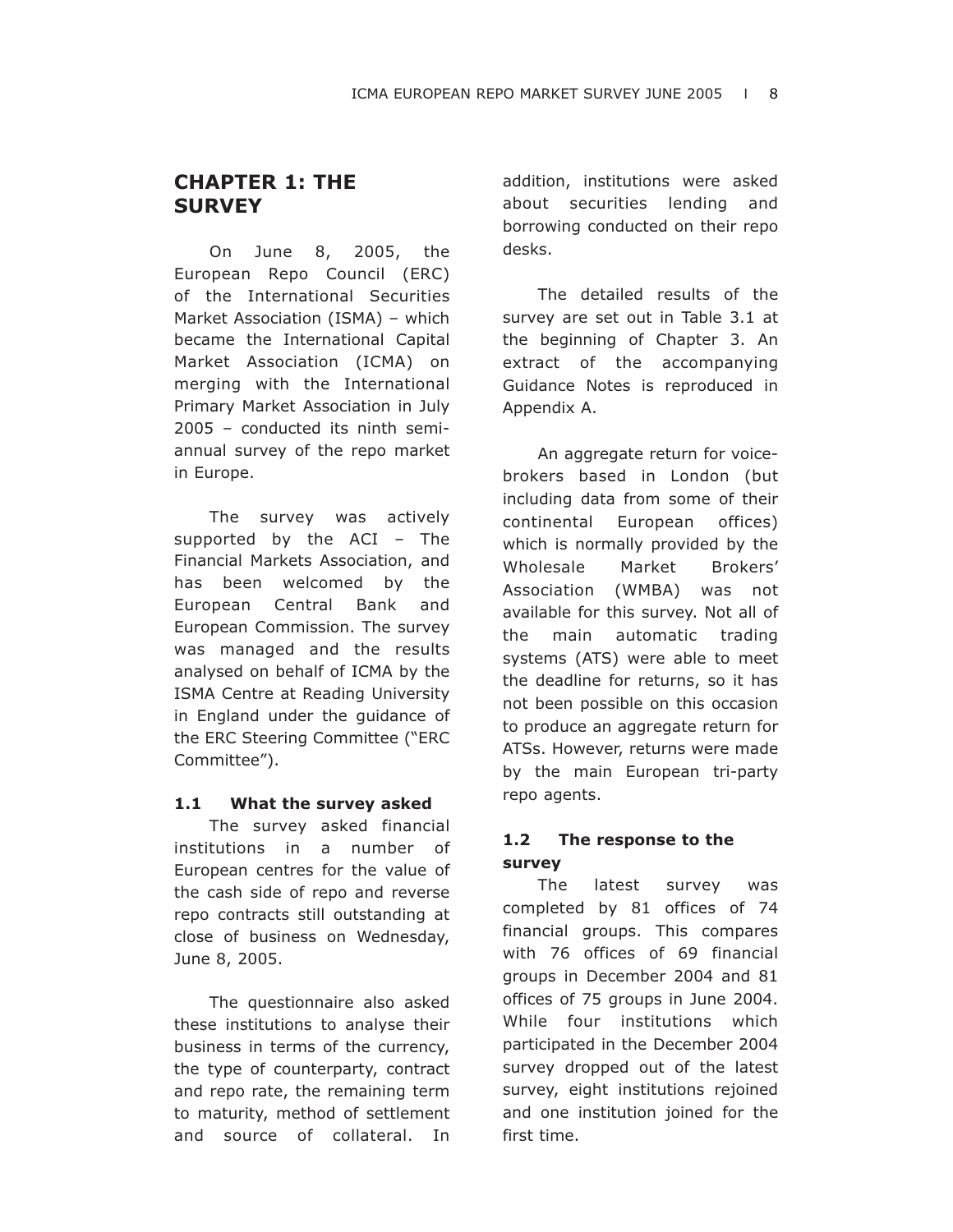The institutions surveyed were headquartered in 16 European countries, as well as in North America (6) and Japan (5). 70 institutions were headquartered in 15 of the 25 countries of the EU and 60 were headquartered in 11 of the 12 countries of the eurozone. However, although some institutions were headquartered in one country, the bulk of their business was conducted in another. Many institutions provided data for their entire European repo business. Others provided separate returns for each office with its own repo book. A list of the institutions that have participated in ISMA repo surveys is contained in Appendix B.

## **1.3 The next survey**

The next survey is scheduled to take place at close of business on Wednesday, December 7, 2005.

Any financial institution wishing to participate in the next survey can download copies of the questionnaire and accompanying Guidance Notes from ICMA's web site. The latest forms will be published shortly at the following website: www.icmagroup.org/surveys/repo/participate.

Questions about the survey should be sent by e-mail to reposurvey@icma-group.org.

Institutions who participate in the survey receive, in confidence, a list of their rankings in the various categories of the survey.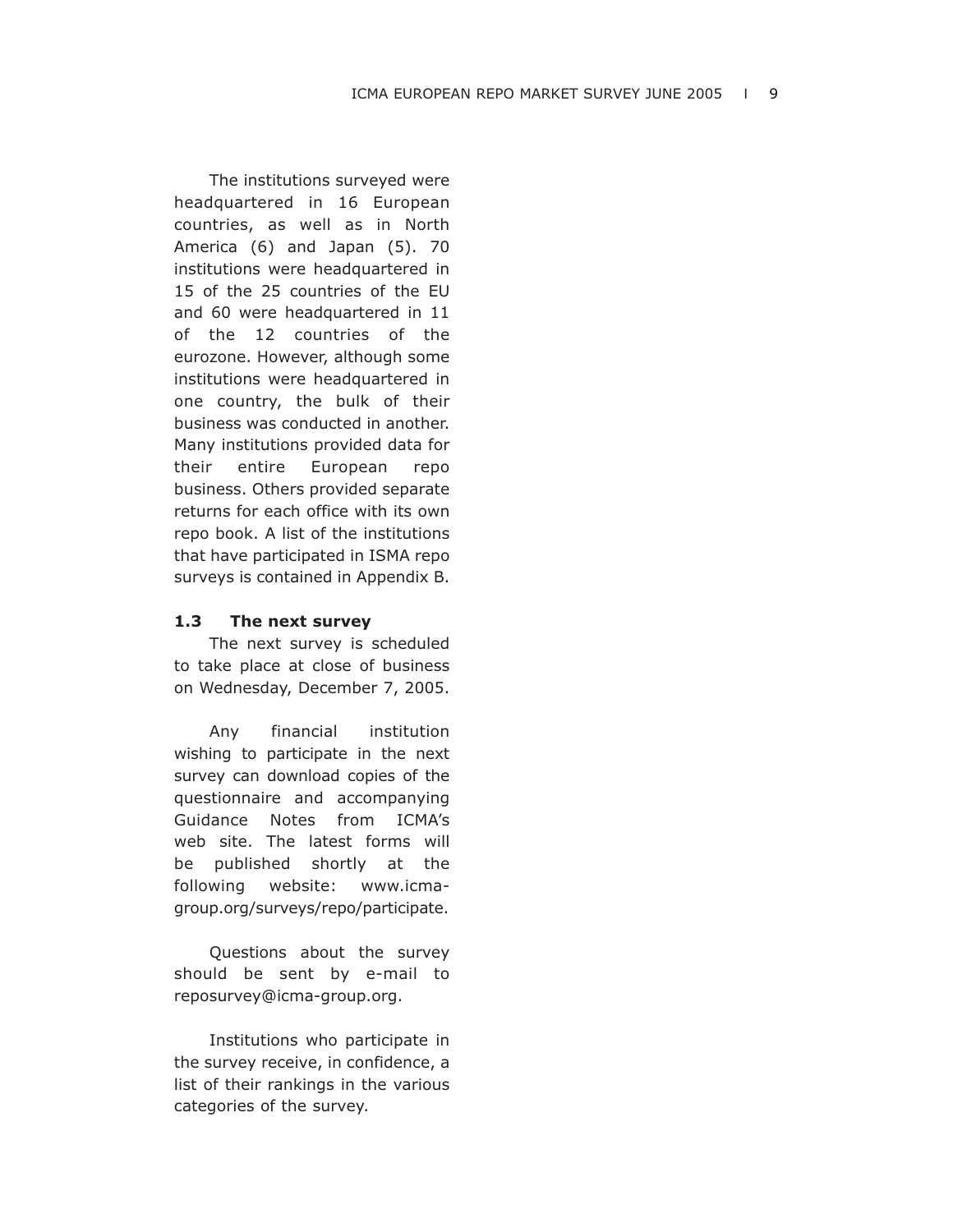# **CHAPTER 2: METHODOLOGICAL ISSUES**

Issues of methodology raised in the survey have been discussed in the reports of previous surveys, which can be found on ICMA's website www.icma-group.org.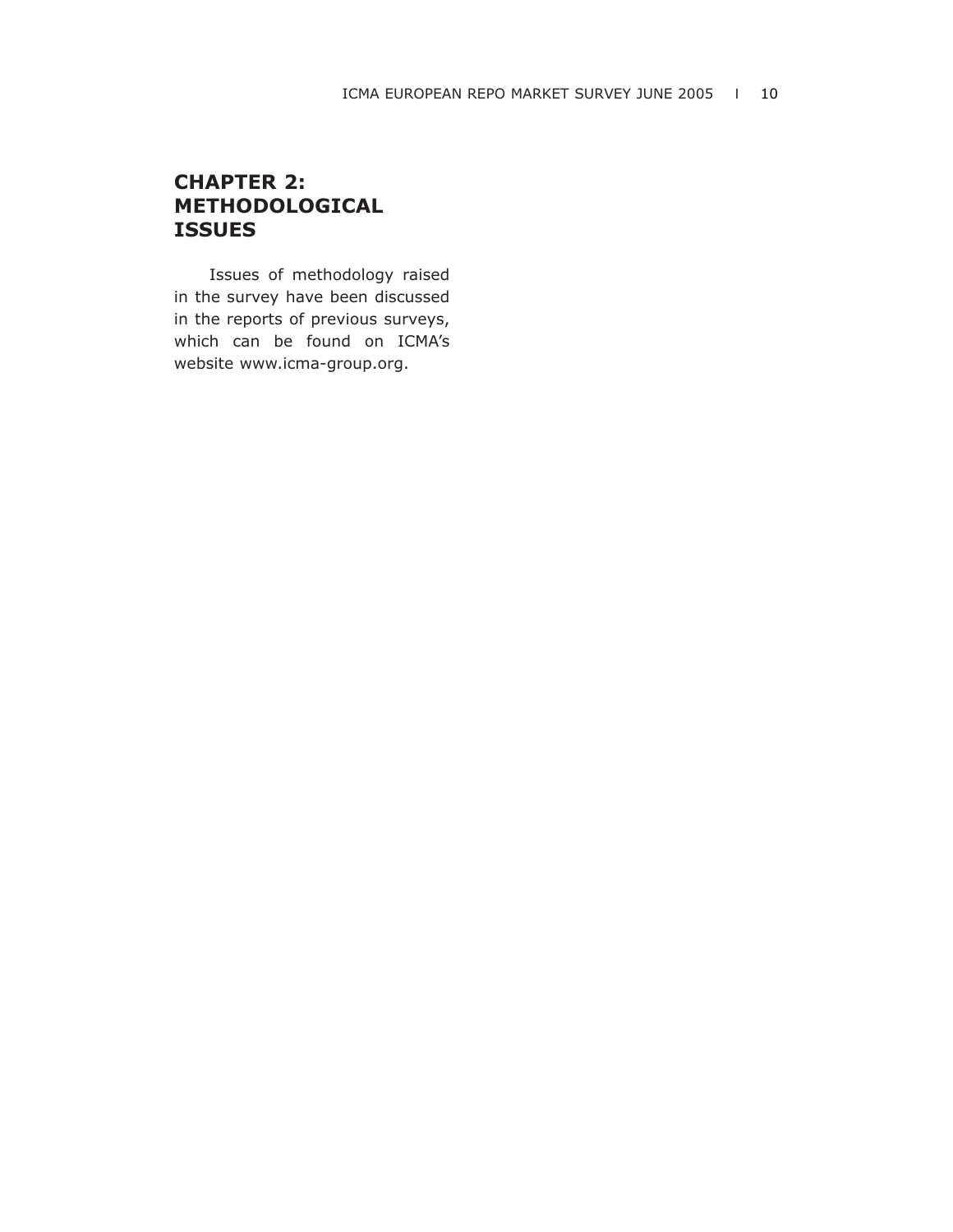# **CHAPTER 3: ANALYSIS OF SURVEY RESULTS**

The aggregate results for the latest survey and four previous ones are set out in Table 3.1. (full details for all eight previous surveys can be found at www.icma-group.org).

|           | Q1 What are the total gross values of                                  |         |                                    |         |         |       |
|-----------|------------------------------------------------------------------------|---------|------------------------------------|---------|---------|-------|
|           | cash due to be repaid by you and<br>repaid to you on repo transactions |         |                                    |         |         |       |
|           | maturing after June 8, 2005                                            | 4,050   | 3,788                              | 4,561   | 5,000   | 5,319 |
|           | (figures in EUR billions)                                              |         |                                    |         |         |       |
|           |                                                                        |         |                                    |         |         |       |
|           | Of the amounts given in response to question (1) above:                |         | Jun-03 Dec-03 Jun-04 Dec-04 Jun-05 |         |         |       |
|           | 1.1 How much was transacted:                                           |         |                                    |         |         |       |
|           |                                                                        |         |                                    |         |         |       |
|           | direct with counterparties                                             |         |                                    |         |         |       |
| $\bullet$ | in the same country as you                                             | 19.6%   | 20.5%                              | 19.7%   | 19.3%   | 20.2% |
| $\bullet$ | cross-border in (other)                                                |         |                                    |         |         |       |
|           | eurozone countries                                                     | 14.5%   | 14.9%                              | 13.0%   | 17.3%   | 15.6% |
| $\bullet$ | cross-border in                                                        |         |                                    |         |         |       |
|           | non-eurozone countries                                                 | 17.7%   | 17.4%                              | 19.2%   | 18.5%   | 18.1% |
|           | through voice-brokers                                                  |         |                                    |         |         |       |
|           | in the same country as you                                             | 13.6%   | 12.3%                              | 11.7%   | 10.3%   | 10.9% |
| $\bullet$ | cross-border in (other)                                                |         |                                    |         |         |       |
|           | eurozone countries                                                     | 12.0%   | 9.5%                               | $9.0\%$ | $9.0\%$ | 8.7%  |
| $\bullet$ | cross-border in                                                        |         |                                    |         |         |       |
|           | non-eurozone countries                                                 | 4.2%    | 5.4%                               | 3.5%    | 4.4%    | 5.2%  |
|           | on ATSs with counterparties                                            |         |                                    |         |         |       |
| $\bullet$ | in the same country as you                                             | 4.9%    | 6.8%                               | 5.8%    | 4.3%    | 5.6%  |
| $\bullet$ | cross-border in (other)                                                |         |                                    |         |         |       |
|           | eurozone countries                                                     | $3.0\%$ | 2.9%                               | $3.6\%$ | 3.7%    | 3.7%  |
| $\bullet$ | cross border-border in                                                 |         |                                    |         |         |       |
|           | non-eurozone countries                                                 | 1.4%    | 2.0%                               | 2.7%    | 1.5%    | 1.5%  |
| $\bullet$ | anonymously through a                                                  |         |                                    |         |         |       |
|           | central clearing counterparty                                          | 9.0     | 8.3%                               | 11.6%   | 11.7%   | 10.4% |
|           |                                                                        |         |                                    |         |         |       |
|           | 1.2 How much of the cash is                                            |         |                                    |         |         |       |
|           | denominated in:                                                        |         |                                    |         |         |       |
| $\bullet$ | <b>EUR</b>                                                             | 75.6%   | 72.7%                              | 70.5%   | 70.4%   | 70.0% |
| $\bullet$ | <b>GBP</b>                                                             | 8.8%    | 10.3%                              | 11.8%   | 10.9%   | 11.8% |
| $\bullet$ | <b>USD</b>                                                             | 9.4%    | 10.6%                              | 10.8%   | 11.6%   | 11.1% |
| $\bullet$ | <b>SEK, DKK</b>                                                        | 2.0%    | 2.0%                               | 2.0%    | 2.2%    | 2.2%  |
| $\bullet$ | <b>JPY</b>                                                             | 3.3%    | 3.1%                               | 3.5%    | 3.6%    | 3.4%  |
| $\bullet$ | other currencies                                                       | 0.9%    | 1.4%                               | 1.4%    | 1.3%    | 1.5%  |
|           |                                                                        |         |                                    |         |         |       |
|           | 1.3 How much is cross-currency?                                        | 1.0%    | 1.2%                               | 1.1%    | 1.0%    | 0.9%  |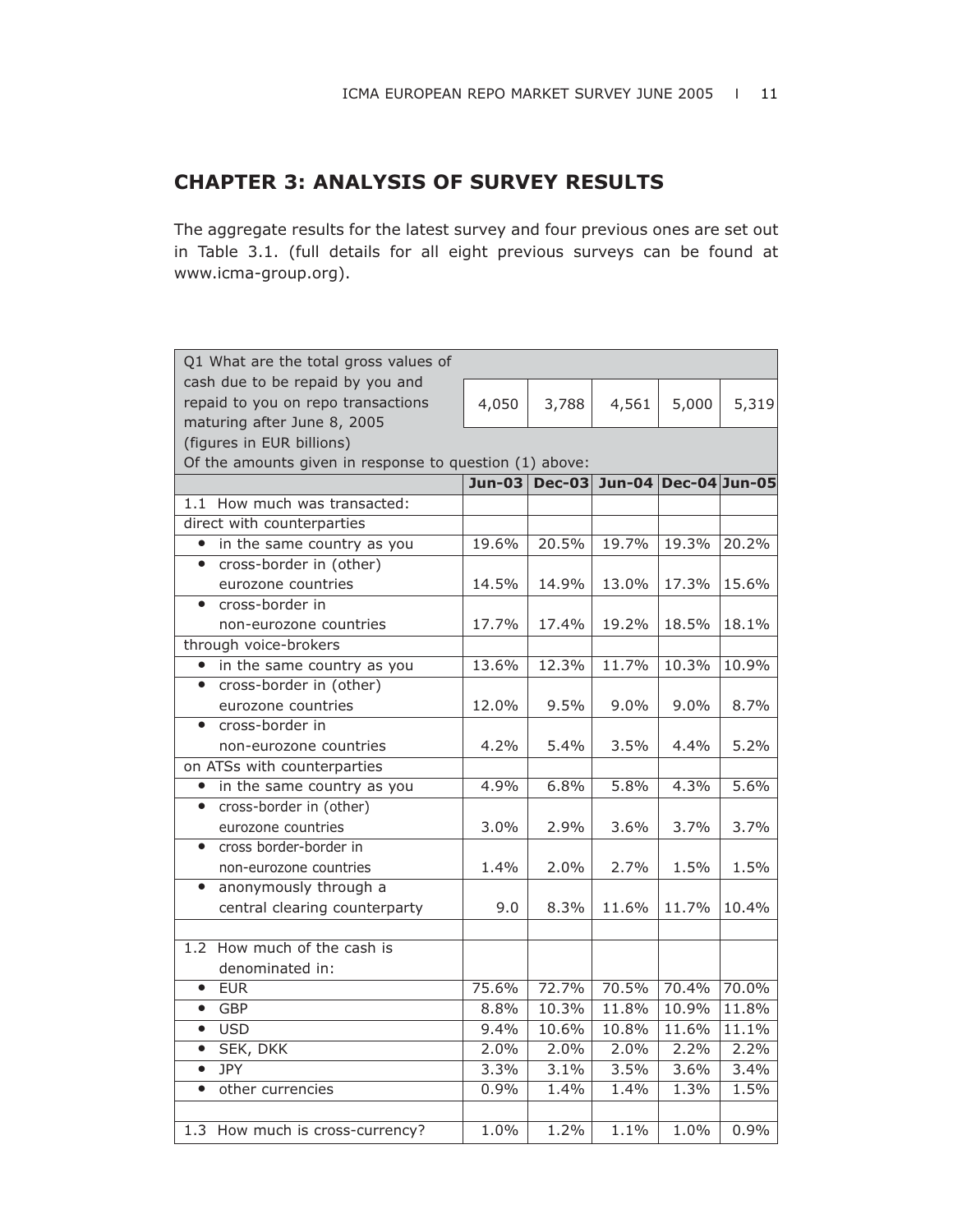|           |                                    | $Jun-03$ |       | Dec-03 Jun-04 Dec-04 Jun-05 |       |         |
|-----------|------------------------------------|----------|-------|-----------------------------|-------|---------|
|           | 1.4 How much is:                   |          |       |                             |       |         |
| $\bullet$ | classic repo                       | 79.0%    | 80.8% | 80.9%                       | 80.6% | 83.0%   |
| $\bullet$ | documented sell/buy-backs          | 13.0%    | 9.7%  | 11.2%                       | 11.3% | 10.5%   |
| $\bullet$ | undocumented sell/buy-backs        | 7.9%     | 9.6%  | 7.8%                        | 8.0%  | 6.6%    |
|           |                                    |          |       |                             |       |         |
|           | 1.5 How much is:                   |          |       |                             |       |         |
| $\bullet$ | fixed rate                         | 89.9%    | 89.6% | 87.1%                       | 86.6% | 86.8%   |
| $\bullet$ | floating rate                      | 5.6%     | 5.6%  | 6.6%                        | 7.6%  | 7.6%    |
| $\bullet$ | open                               | 4.5%     | 4.8%  | 6.2%                        | 5.8%  | 5.6%    |
|           | 1.6 How much fixed and floating    |          |       |                             |       |         |
|           | rate repo is (1.6.1) for value     |          |       |                             |       |         |
|           | before June 8, 2005                |          |       |                             |       |         |
|           | and has a remaining term to        |          |       |                             |       |         |
|           | maturity of:                       |          |       |                             |       |         |
| $\bullet$ | 1 day                              | 18.7%    | 18.0% | 17.3%                       | 17.7% | 17.6%   |
| $\bullet$ | 2-7days                            | 22.0%    | 18.9% | 22.5%                       | 22.4% | 20.2%   |
| $\bullet$ | more than 7 days but no more       |          |       |                             |       |         |
|           | than 1 month                       | 26.1%    | 26.9% | 28.3%                       | 25.9% | 27.5%   |
| $\bullet$ | more than 1 month but no           |          |       |                             |       |         |
|           | more than 3 months                 | 12.0%    | 15.9% | 12.4%                       | 17.5% | 13.9%   |
| $\bullet$ | more than 3 months but             |          |       |                             |       |         |
|           | no more than 6 months              | 7.1%     | 6.4%  | 7.3%                        | 5.8%  | 7.0%    |
| $\bullet$ | more than 6 months                 | 7.6%     | 8.0%  | 7.0%                        | 5.4%  | 9.9%    |
| $\bullet$ | forward-forward repos              | 6.5%     | 5.8%  | 5.2%                        | 5.2%  | 3.8%    |
| 1.7       | How much is tri-party repo:        | 6.2%     | 11.2% | 10.9%                       | 9.8%  | 10.4%   |
| $\bullet$ | for fixed terms to maturity        | 90.8%    | 25.1% | 83.1%                       | 82.2% | 93.1%   |
| $\bullet$ | on an open basis                   | 9.2%     | 11.2% | 16.9%                       | 17.8% | 6.9%    |
|           |                                    |          |       |                             |       |         |
|           | 1.8 How much is against collateral |          |       |                             |       |         |
|           | issued in:                         |          |       |                             |       |         |
| Austria   |                                    |          |       |                             |       |         |
| $\bullet$ | by the central government          | 0.7%     | 0.7%  | 0.7%                        | 0.7%  | 0.8%    |
| $\bullet$ | by other issuers                   | 0.0%     | 0.1%  | 0.1%                        | 0.0%  | 0.1%    |
|           | Belgium                            |          |       |                             |       |         |
|           | by the central government          | 5.0%     | 3.8%  | 4.1%                        | 3.4%  | 3.6%    |
|           | by other issuers                   | 0.2%     | 0.2%  | 0.2%                        | 0.4%  | 0.5%    |
|           | Denmark                            |          |       |                             |       |         |
| $\bullet$ | by the central government          | 0.6%     | 0.4%  | 0.4%                        | 0.3%  | 0.2%    |
| $\bullet$ | by other issuers                   | 0.4%     | 0.4%  | 0.3%                        | 0.4%  | 0.4%    |
| Finland   |                                    |          |       |                             |       |         |
| $\bullet$ | by the central government          | 0.3%     | 0.2%  | 0.3%                        | 0.3%  | 0.2%    |
|           | by other issuers                   | 0.0%     | 0.0%  | 0.0%                        | 0.0%  | 0.0%    |
| France    |                                    |          |       |                             |       |         |
| $\bullet$ | by the central government          | 8.9%     | 7.7%  | 8.3%                        | 9.3%  | $9.0\%$ |
| $\bullet$ | by other issuers                   | 0.9%     | 0.9%  | 1.0%                        | 0.9%  | 1.1%    |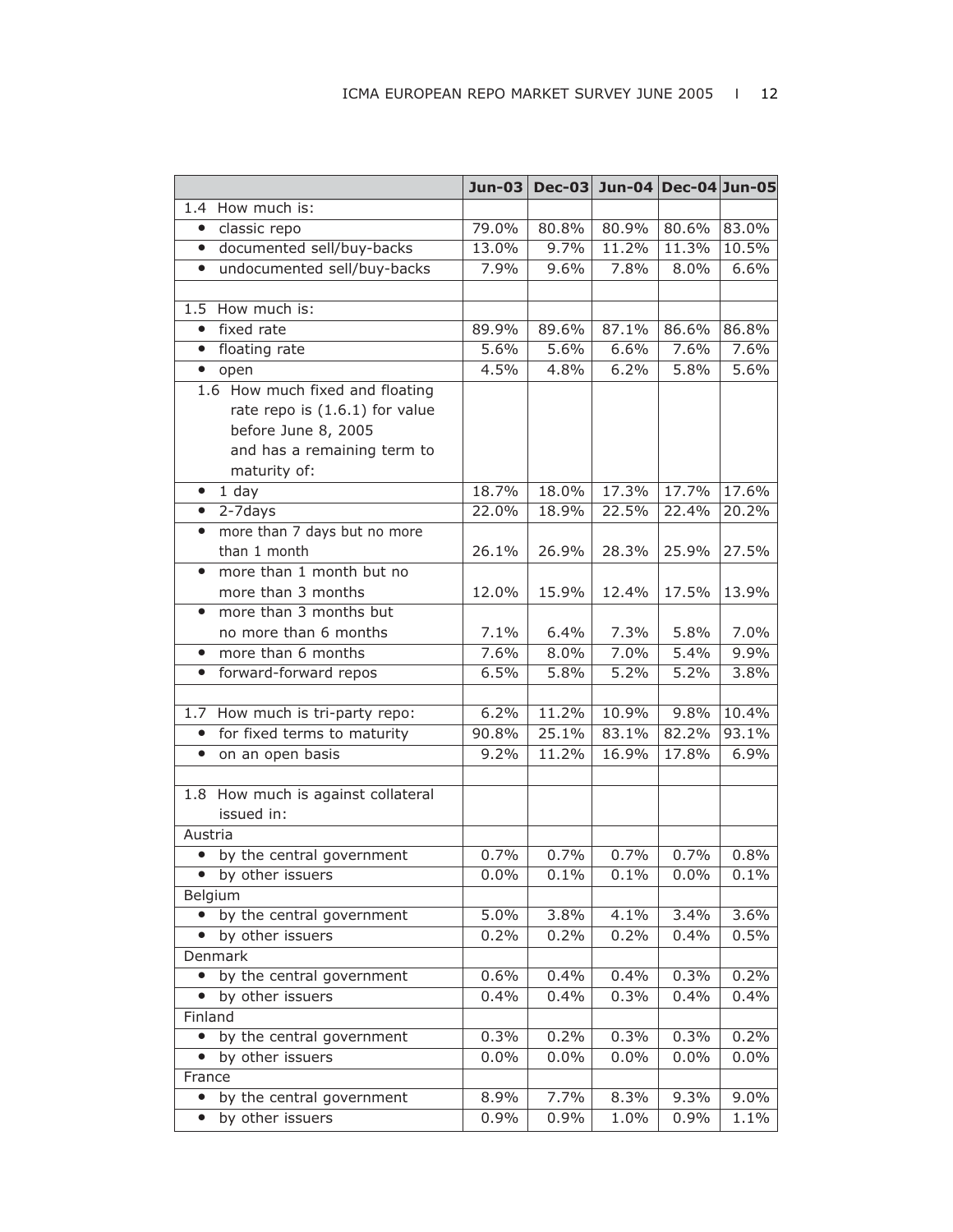|                                        | $Jun-03$ |       | Dec-03 Jun-04 Dec-04 Jun-05 |       |         |
|----------------------------------------|----------|-------|-----------------------------|-------|---------|
| Germany                                |          |       |                             |       |         |
| • by the central government            | 26.6%    | 25.6% | 23.5%                       | 20.8% | 20.1%   |
| • pfandbrief                           | 2.6%     | 3.1%  | 2.6%                        | 2.0%  | 1.9%    |
| • by other issuers                     | 2.1%     | 2.4%  | 2.5%                        | 2.1%  | 2.8%    |
| Greece                                 |          |       |                             |       |         |
| by the central government<br>$\bullet$ | 2.0%     | 1.5%  | 1.7%                        | 2.2%  | 2.2%    |
| • by other issuers                     | 0.3%     | 0.0%  | 0.0%                        | 0.0%  | 0.0%    |
| Ireland                                |          |       |                             |       |         |
| by the central government              | 0.1%     | 0.1%  | 0.2%                        | 0.3%  | 0.2%    |
| • by other issuers                     | 0.1%     | 0.1%  | 0.1%                        | 0.1%  | 0.1%    |
| Italy                                  |          |       |                             |       |         |
| by the central government<br>$\bullet$ | 15.1%    | 14.2% | 14.0%                       | 14.4% | 14.9%   |
| • by other issuers                     | 0.9%     | 0.4%  | 0.3%                        | 0.3%  | 0.4%    |
| Luxembourg                             |          |       |                             |       |         |
| by the central government              | 0.1%     | 0.0%  | 0.1%                        | 0.0%  | 0.0%    |
| • by other issuers                     | 0.3%     | 0.3%  | 0.6%                        | 0.5%  | 0.5%    |
| Netherlands                            |          |       |                             |       |         |
| by the central government<br>$\bullet$ | 1.8%     | 1.7%  | 2.0%                        | 2.0%  | 1.9%    |
| • by other issuers                     | 0.5%     | 0.7%  | 0.8%                        | 0.7%  | 0.9%    |
| Portugal                               |          |       |                             |       |         |
| • by the central government            | 0.3%     | 0.4%  | 0.4%                        | 0.5%  | 0.6%    |
| • by other issuers                     | 0.4%     | 0.0%  | 0.0%                        | 0.0%  | 0.0%    |
| Spain                                  |          |       |                             |       |         |
| by the central government<br>$\bullet$ | 6.0%     | 6.1%  | 5.4%                        | 5.0%  | 5.1%    |
| • by other issuers                     | 0.2%     | 0.2%  | 0.2%                        | 0.4%  | 0.5%    |
| Sweden                                 |          |       |                             |       |         |
| by the central government              | 1.1%     | 0.9%  | 1.1%                        | 1.8%  | 1.3%    |
| • by other issuers                     | 0.3%     | 0.4%  | 0.5%                        | 0.4%  | 0.6%    |
| UK                                     |          |       |                             |       |         |
| by the central government<br>$\bullet$ | 8.5%     | 8.9%  | 10.3%                       | 10.3% | 10.3%   |
| • by other issuers                     | 1.1%     | 1.9%  | 1.3%                        | 1.7%  | 2.0%    |
| US but settled across EOC/CS           | 2.1%     | 2.9%  | 2.2%                        | 2.5%  | 3.5%    |
| other countries<br>$\bullet$           | 0.2%     | 0.4%  |                             |       |         |
| Cyprus                                 |          |       |                             |       |         |
| by the central government<br>$\bullet$ |          |       | 0.0%                        | 0.0%  | 0.0%    |
| by other issuers<br>$\bullet$          |          |       | 0.0%                        | 0.0%  | 0.0%    |
| Czech Republic                         |          |       |                             |       |         |
| by the central government              |          |       | 0.0%                        | 0.0%  | 0.0%    |
| by other issuers                       |          |       | 0.0%                        | 0.0%  | 0.0%    |
| Estonia                                |          |       |                             |       |         |
| by the central government<br>$\bullet$ |          |       | 0.0%                        | 0.0%  | 0.0%    |
| by other issuers<br>$\bullet$          |          |       | 0.0%                        | 0.0%  | $0.0\%$ |
| Hungary                                |          |       |                             |       |         |
| by the central government              |          |       | 0.0%                        | 0.1%  | 0.1%    |
| by other issuers                       |          |       | 0.0%                        | 0.0%  | 0.0%    |
|                                        |          |       |                             |       |         |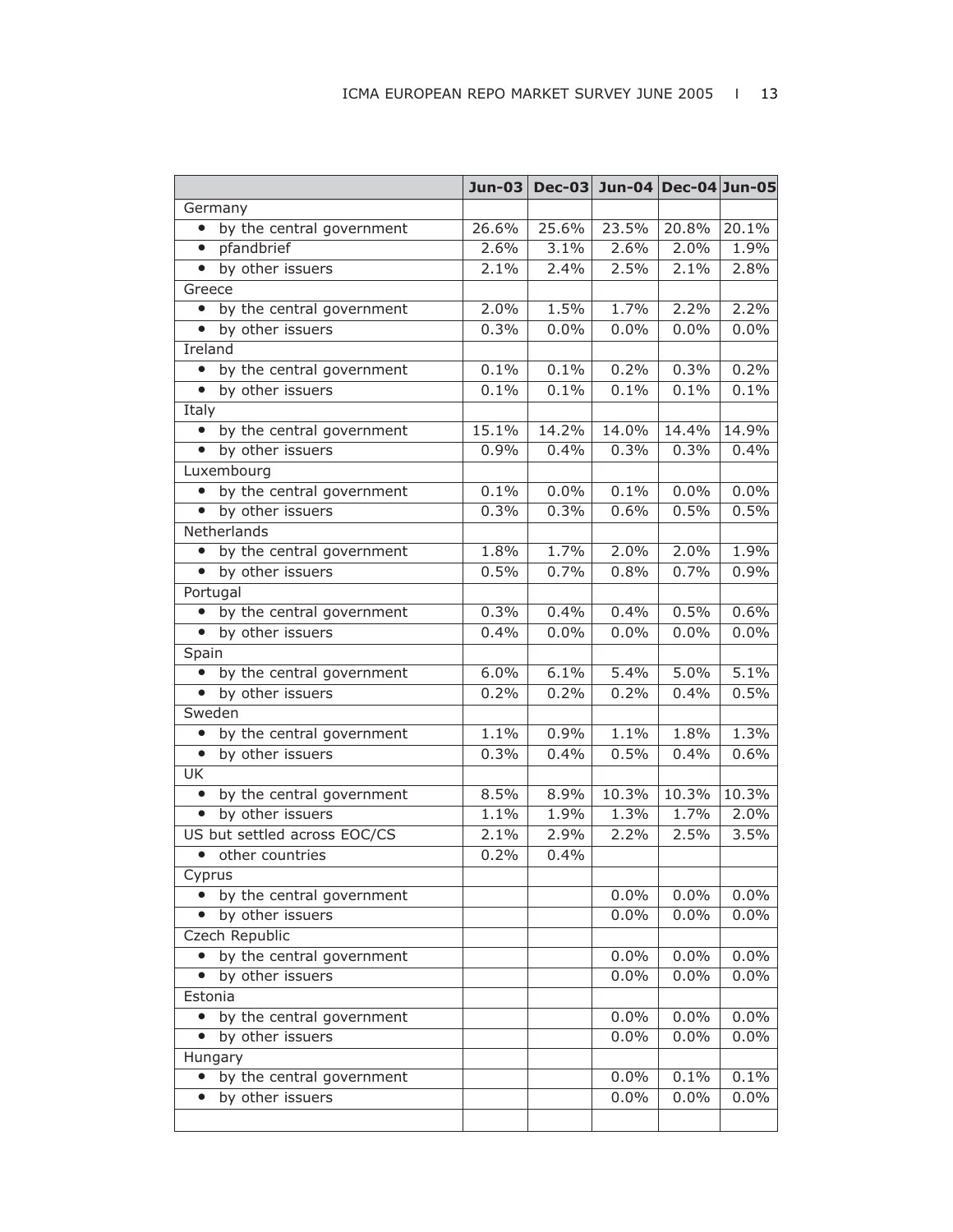|                                        |       | Jun-03 Dec-03 Jun-04 Dec-04 Jun-05 |       |         |         |
|----------------------------------------|-------|------------------------------------|-------|---------|---------|
| Latvia                                 |       |                                    |       |         |         |
| • by the central government            |       |                                    | 0.0%  | $0.0\%$ | $0.0\%$ |
| • by other issuers                     |       |                                    | 0.0%  | $0.0\%$ | $0.0\%$ |
| Lithuania                              |       |                                    |       |         |         |
| • by the central government            |       |                                    | 0.0%  | 0.0%    | 0.0%    |
| by other issuers<br>$\bullet$          |       |                                    | 0.0%  | $0.0\%$ | 0.0%    |
| Malta                                  |       |                                    |       |         |         |
| by the central government<br>$\bullet$ |       |                                    | 0.0%  | 0.0%    | 0.0%    |
| • by other issuers                     |       |                                    | 0.0%  | 0.0%    | $0.0\%$ |
| Poland                                 |       |                                    |       |         |         |
| • by the central government            |       |                                    | 0.1%  | 0.1%    | 0.2%    |
| • by other issuers                     |       |                                    | 0.0%  | $0.0\%$ | $0.0\%$ |
| Slovak Republic                        |       |                                    |       |         |         |
| by the central government<br>$\bullet$ |       |                                    | 0.0%  | 0.0%    | 0.0%    |
| • by other issuers                     |       |                                    | 0.0%  | 0.0%    | 0.0%    |
| Slovenia                               |       |                                    |       |         |         |
| by the central government<br>$\bullet$ |       |                                    | 0.0%  | $0.0\%$ | 0.0%    |
| by other issuers<br>$\bullet$          |       |                                    | 0.0%  | $0.0\%$ | 0.0%    |
| <b>OECD</b>                            | 7.0%  | 9.4%                               | 9.8%  | 13.3%   | 11.2%   |
| non-OECD EMEA                          | 0.4%  | 0.4%                               | 1.3%  | 0.6%    | 0.5%    |
| non-OECD Asian & Pacific               | 0.2%  | 0.2%                               | 0.1%  | 0.5%    | 0.3%    |
| non-OECD Latin America                 | 0.2%  | 0.3%                               | 0.5%  | 0.4%    | 0.6%    |
| equity                                 | 1.0%  | 2.2%                               | 1.8%  | 0.4%    | 0.4%    |
| collateral of unknown origin           | 1.5%  | 0.7%                               | 1.2%  | 0.8%    | 0.8%    |
| Q2 What is the total value of          |       |                                    |       |         |         |
| securities loaned and borrowed by      |       |                                    |       |         |         |
| your repo desk:to/from                 |       |                                    |       |         |         |
| counterparties                         |       |                                    |       |         |         |
| in the same country as you             | 44.6% | 45.3%                              | 53.8% | 50.2%   | 47.4%   |
|                                        | 2.3%  | 0.3%                               | 1.0%  | 2.6%    | 7.7%    |
| cross-border in (other)                |       |                                    |       |         |         |
| eurozone countries                     | 20.5% | 13.4%                              | 19.4% | 24.3%   | 21.7%   |
|                                        | 0.8%  | 0.6%                               | 0.2%  | 2.7%    | 3.0%    |
| cross-border in                        |       |                                    |       |         |         |
| non-eurozone countries                 | 30.5% | 40.3%                              | 25.4% | 19.5%   | 19.5%   |
|                                        | 1.2%  | 0.1%                               | 0.3%  | 0.6%    | 0.7%    |
| for which the term to maturity is      |       |                                    |       |         |         |
| $\bullet$<br>fixed                     | 72.9% | 80.8%                              | 65.9% | 55.0%   | 53.7%   |
| $\bullet$<br>open                      | 27.1% | 19.2%                              | 34.1% | 45.0%   | 46.3%   |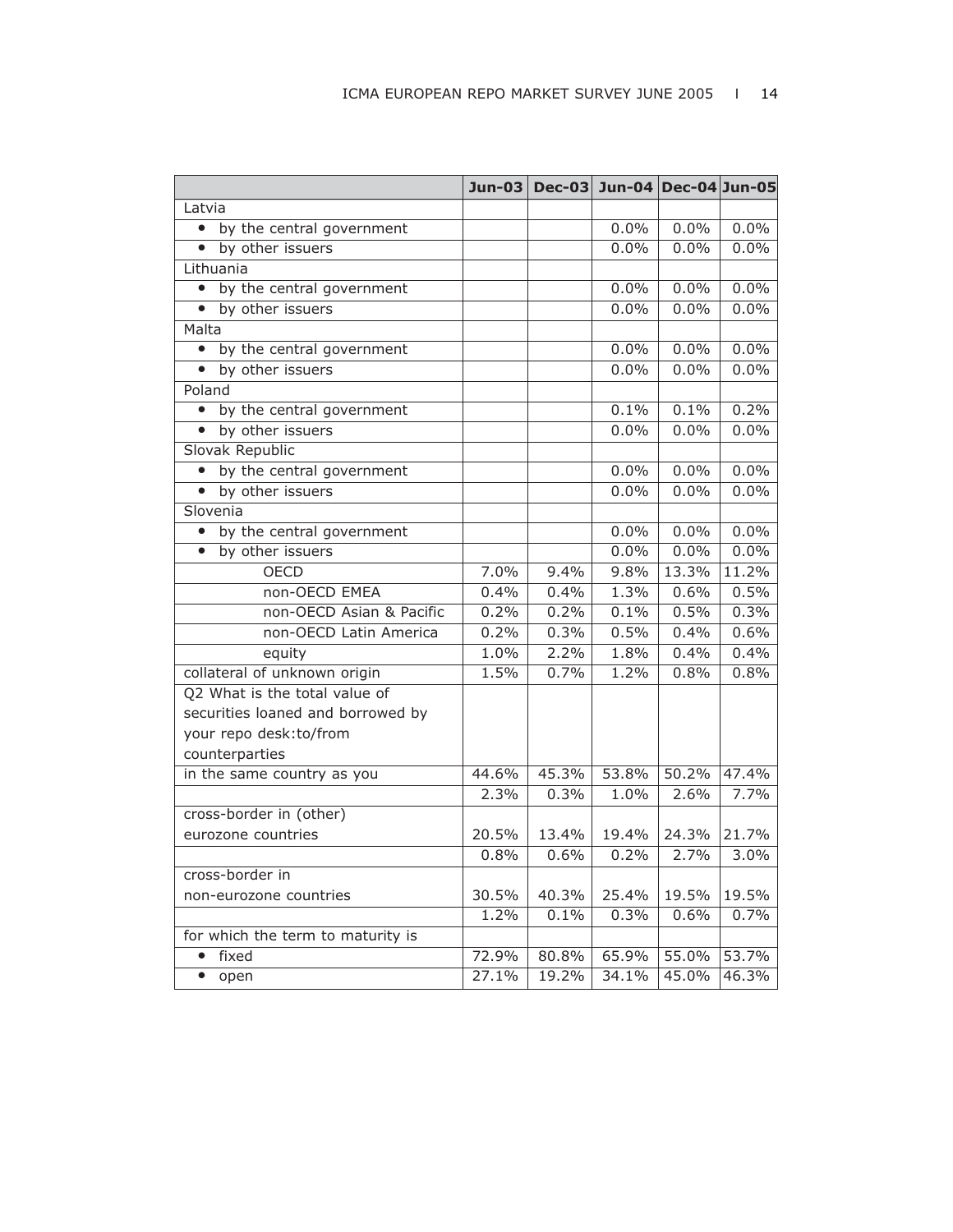## *Total repo business (Q1)*

The total value at close of business on June 8, 2005, of repos and reverse repos outstanding on the books of the 81 institutions which participated in the survey was **EUR 5,319 billion**, of which, 52.4% were repos and 47.6% were reverse repos. The values measured by the survey are gross figures, which means that they have not been adjusted for the double counting of transactions between pairs of survey participants.

Nor does the survey measure the value of repos transacted with central banks as part of official monetary policy operations.

In order to gauge the year-onyear growth of the European repo market (or at least of that segment represented by the institutions which have participated in the survey), it is not valid to simply compare the total value of repos and reverse repos with the same figures in previous surveys. Some of the changes represent the entry and exit of institutions into and out of the survey, mergers between banks and the reorganization of repo books within banks. To overcome the problem caused by changes in the sample of survey participants, comparisons were made of the aggregate outstanding contracts reported only by institutions which had participated in several surveys. The repo business of the 31 institutions which have participated in all nine surveys grew by 18.7% year-onyear to June 2005. Most of this growth occurred in the six months from December 2004, during which the rate of growth of this sample was 12.1%. Of the 72 institutions that participated in both the June 2005 and June 2004 surveys, growth was 16.1% over the year. Of the 70 institutions that participated in the June 2005 and December 2004 surveys, growth over the six months was 5.1%.

The average size of repo books was unchanged at about EUR66 billion. Of the 72 institutions that participated in both the June 2005 and June 2004 surveys, there was a clear bias towards growth, with the repo books of 49 expanding and 23 contracting.

## *Counterparty analysis (Q1.1)*

In June 2005, the business share of inter-dealer ATSs was 21.2%, very little changed from 21.3% in December 2004 but down from 23.8% in June 2004. However, the number of institutions in the latest survey reporting use of ATSs increased to a record 53 from 50 in December 2004 and 49 in June 2004.

The share of voice-brokers in June 2005 was 24.6%, very similar to the 24.2% seen in December 2004 and the 24.8% in June 2004.

The share of reported outstanding repos that had been transacted directly with the other counterparties (ie not through a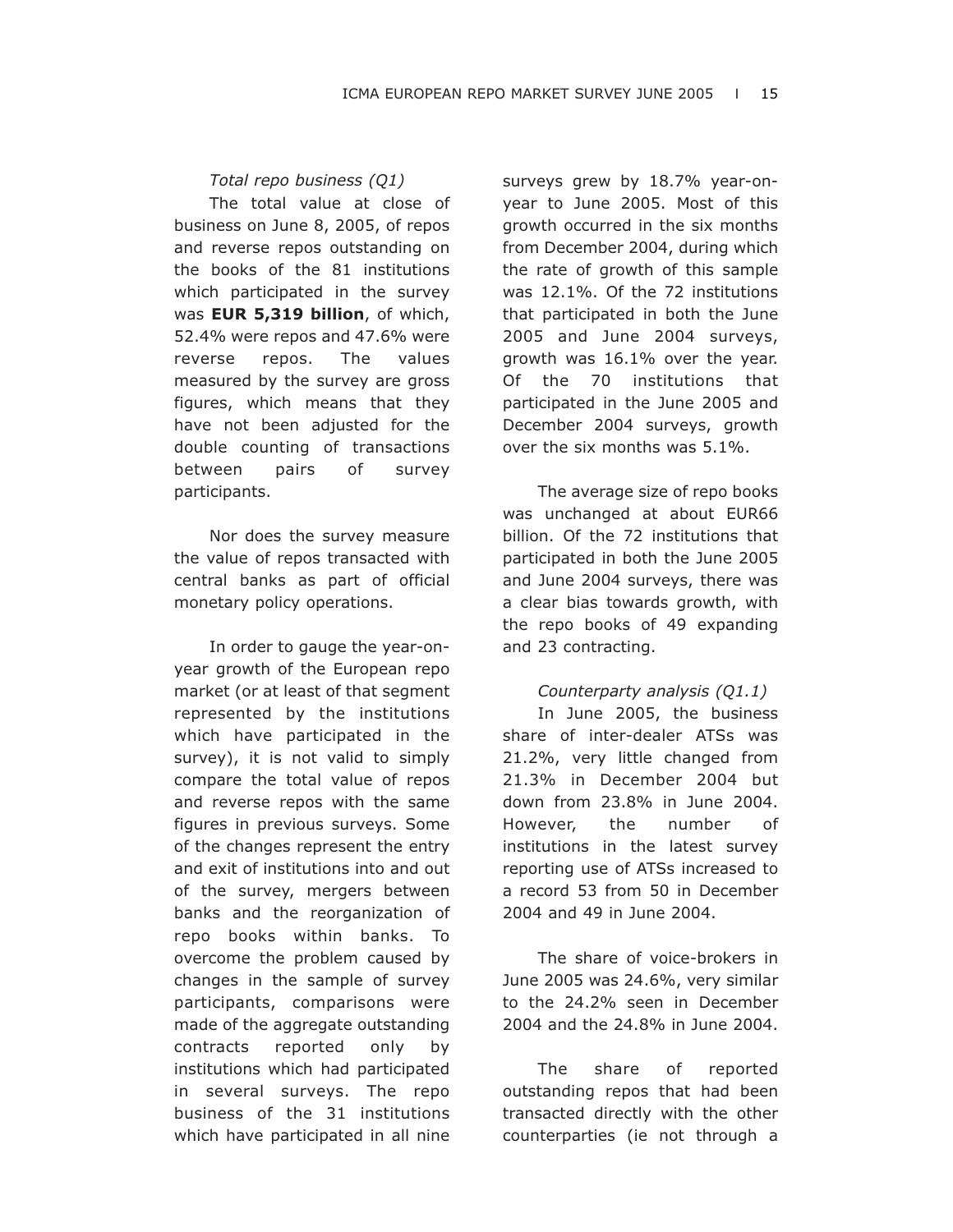voice-broker or over an ATS) was 54.3%, virtually unchanged from 54.5% in December 2004 but up from 51.4% in June 2004.

A sub-set of direct repos, equivalent to 10.4% of the total outstanding business, was settled through tri-party repo arrangements. This was higher than in December 2004 (9.8%) but below the peak (11.2%) recorded in December 2003, although still significantly higher than the shares in June 2003 (6.2%) and previous surveys. The number of institutions in the survey reporting tri-party repos in June 2005 was a record 40.

The main tri-party repo agents in Europe again contributed data to the survey. Returns were received from Bank of New York, Citigroup, Clearstream, Euroclear, JP Morgan Chase and SegaInterSettle (SIS). The total value of outstanding triparty repo contracts on June 8, 2005, reported by these service providers was EUR 430.2 billion compared with EUR 297.2 billion in December 2004 and EUR260.6 billion in June 2004, equivalent to 8.1% of the total value of outstanding repos reported in the main survey. This compares to the share of 10.4% reported by users in the main survey. The difference is likely to be due mainly to doublecounting, as the data reported by the tri-party repo agents include only one side of each transaction.

The composition of tri-party business reported by the tri-party repo agents was very different from the composition of overall activity reported in the main survey. 31.4% was domestic (compared with 30.5% in December 2004 and 38.4% in June 2004) and 61.4% was cross-border with counterparties outside the eurozone (compared with 62.9% in December 2004 and 60.8% in June 2004). 51.6% was against euro, 12.9% against sterling and 32.2% against US dollars (compared with 58.0%, 13.3% and 24.9%, respectively, in December 2004 and 59.8%, 11.6% and 28.1%, respectively, in June 2004). 42.9% of tri-party contracts were crosscurrency compared with 59.0% in December 2004 and 60.5% in June 2004. The size of cross-currency business done through tri-party arrangements may help to explain the discrepancy between the currency denomination of cash and collateral in the main survey, which suggests that there is much more cross-currency repo business than that reported directly. 71.8% of outstanding tri-party contracts were for 1 month or less compared with 74.9% in December 2004 and 76.8% in June 2004. 85% were fixed-term compared with 84.8% in December 2004 and 87.4% in June 2004: the remainder was largely open contracts. The share of tri-party repo collateral issued in the EU jumped to 76.2% in June 2005 after having fallen sharply to 66.9% in December 2004 from 76.5% in June 2004. Collateral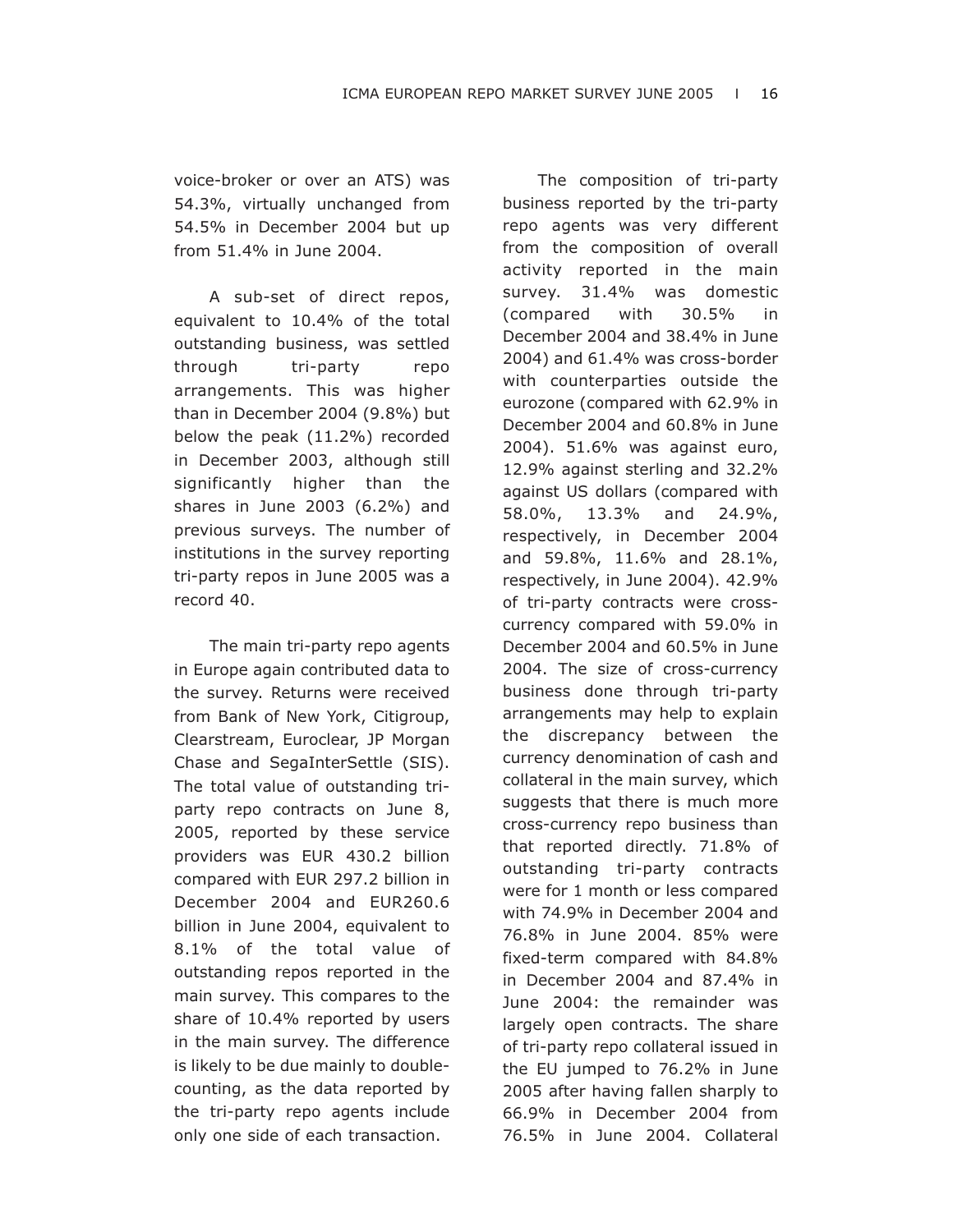issued in the eurozone accounted for 58.8%, up from the 52.7% recorded in December 2004 but still lower than the 64.9% seen in June 2004. Former Accession countries accounted for just 1.3% of collateral in tri-party repos. There were a continued fall in the share of collateral issued in Germany (14.9% from 18.0% in December 2004 and 27.2% in June 2004), but recoveries in collateral issued in the US (8.1% from 6.5% and 11.1%), France (8.1% from 6.9% and 8.2%) and Italy (5.5% from 5.2% and 5.5%). There were further increases in the shares of collateral issued in the UK (13.8% from 11.8% and 8.6%) and Netherlands (9.3% from 8.0% and 7.7%). The share of EU government bonds dropped sharply to 26.8% from 44.2% in December 2004 and 36.3% in June 2004. *[see Table 3.2]*



# **Figure 3.1 – Counterparty analysis**

*Geographical analysis (Q1.1)*

36.7% of reported outstanding repo contracts were with domestic counterparties, compared with 33.9% in December 2004 and 37.3% in June 2004. 52.8% of contracts were cross-border, compared with 54.3% in December 2004 and 51.0% in June 2004. The share of contracts that had been transacted anonymously on an ATS and settled with a central clearing counterparty (CCP) fell back to 10.4% from 11.7% in December 2004 and 11.6% in June 2004 but was still well up on the 8.3% reported in December 2003. The number of institutions reporting anonymous electronic trading in June 2005 was steady at 36.

In the cross-border business reported in the main survey, the largest share continued to be with counterparties in the eurozone. In June 2005, this accounted for 28.0% of outstanding contracts compared with 29.9% in December 2004 and 25.6% in June 2004. 24.8% of reported transactions were with counterparties outside the eurozone, similar to the 24.4%

| Table 3.2                                                      |    |    |    |    |    |    |    |  |  |  |
|----------------------------------------------------------------|----|----|----|----|----|----|----|--|--|--|
| Numbers of participants reporting particular types of business |    |    |    |    |    |    |    |  |  |  |
| Dec-02 Jun-03 Dec-03 Jun-04 Dec-04<br>$Dec-01$<br>Jun-05       |    |    |    |    |    |    |    |  |  |  |
| <b>ATS</b>                                                     | 28 | 48 | 51 | 50 | 49 | 50 | 53 |  |  |  |
| anonymous ATS                                                  | 16 | 35 | 31 | 29 | 32 | 36 | 36 |  |  |  |
| voice-brokers                                                  | 43 | 65 | 61 | 58 | 56 | 55 | 57 |  |  |  |
| tri-party repo                                                 | 22 | 32 | 34 | 32 | 38 | 34 | 40 |  |  |  |
| total                                                          | 61 | 82 | 84 | 76 | 81 | 76 | 81 |  |  |  |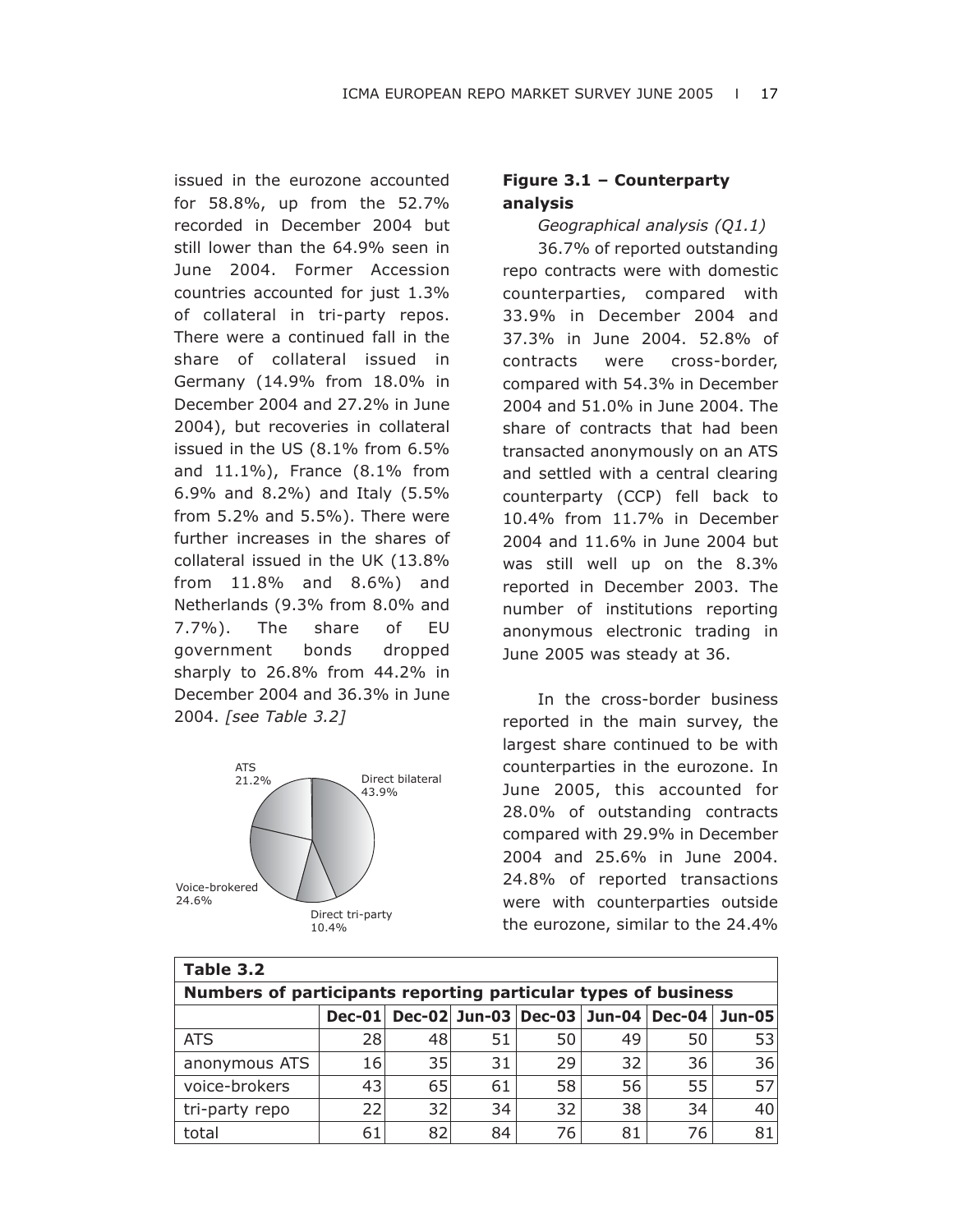in June 2004. It is important to note that the survey only identifies the destination of business, not its sources. Thus, business with counterparties outside the eurozone includes transactions in which the reporting counterparties are located inside the eurozone.

# **Figure 3.2 – Geographical analysis**





Of reported tri-party repo business, the share of fixed-term repos was a record 93.1%, well up from the 82.2% reported in December 2004.

## *Cash currency analysis (Q1.2 and Q1.3)*

Apart from sterling, the shares of currencies in this survey was little changed. 70.0% of reported outstanding repos were denominated in euros (EUR), compared to 70.4% reported in December 2004 and 70.5% in June 2004. The share of the pound sterling jumped to 11.8% from 10.9% in December 2004, but was unchanged from June 2004. There were small falls in the shares of the US dollar (11.1% from 11.6%) and Japanese yen (3.4% from 3.6%).

The reported share of crosscurrency repos remained insignificant at 0.9%. However, the response rate to this question remains low.





*Collateral analysis (Q1.8)*

67.4% of repo collateral held by survey participants was issued in countries in the eurozone, compared with 66.3% in December 2004 and 69.0% in June 2004. Collateral issued in Germany continued to account for the largest single share at 24.8%, almost the same as in December 2004 (24.9%), but much lower than previous levels. The share of Italian collateral continued to rise, reaching 15.2% from 14.7% in December 2004 and 14.3% in June 2004. The share of collateral issued in France was unchanged at 10.1%. The UK remained another important source of collateral (12.3% compared to 12.0% in December 2004).

The ten countries which recently joined the EU accounted for 0.4% of collateral. This was largely issued in Hungary and Poland.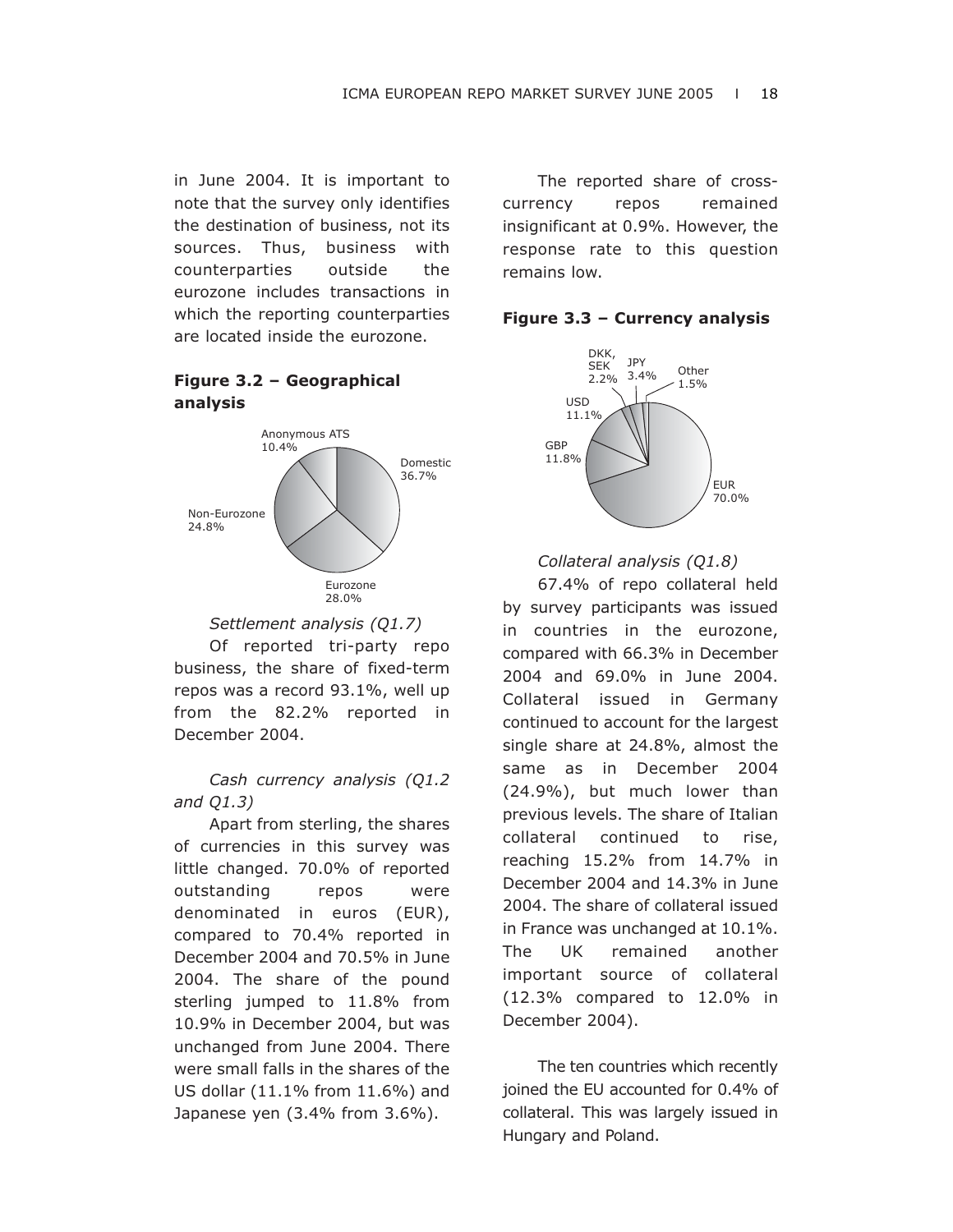The share of collateral issued in "other OECD countries" (ie not the EU or the US) fell back to 11.2% from 13.3% in December 2004, but still higher than the 9.8% reported in June 2004.

The share of equity collateral remained insignificant at 0.4%.



**Figure 3.4 – Collateral analysis** 

The share of EU collateral in the main survey issued by central governments fell to 85.7%, a new low, from 87.8% in December 2004 and 87.4% in June 2004.

## *Contract analysis (Q1.4)*

The share of reported outstanding repo contracts taking the form of classic repos (also called "repurchase agreements") was a record high of 83.0% compared to 80.6% in December 2004. 10.5% were sell/buy-backs documented under agreements such as the TBMA/ISMA or PSA/ISMA Global Master Repurchase Agreements (GMRA) and 6.6% were undocumented sell/buy-backs.



## **Figure 3.5 – Contract analysis**



The share of fixed-rate repos was little changed at 86.8% compared with 86.6% in December 2004. Floating-rate repos (largely indexed to EONIA) remained at a high of 7.6% from 6.6% in June 2004. The share of open repo (no fixed maturity date but terminable on demand by either counterparty) fell further to 5.6% from 5.8% in December 2004.

#### **Figure 3.6 – Repo rate analysis**



## *Maturity analysis (Q1.6)*

The largest share of outstanding repo contracts (65.3%) continued to have less than one month remaining to maturity, although slightly less than in December 2004 (66.0%) and June 2004 (68.1%). The share of contracts with more than six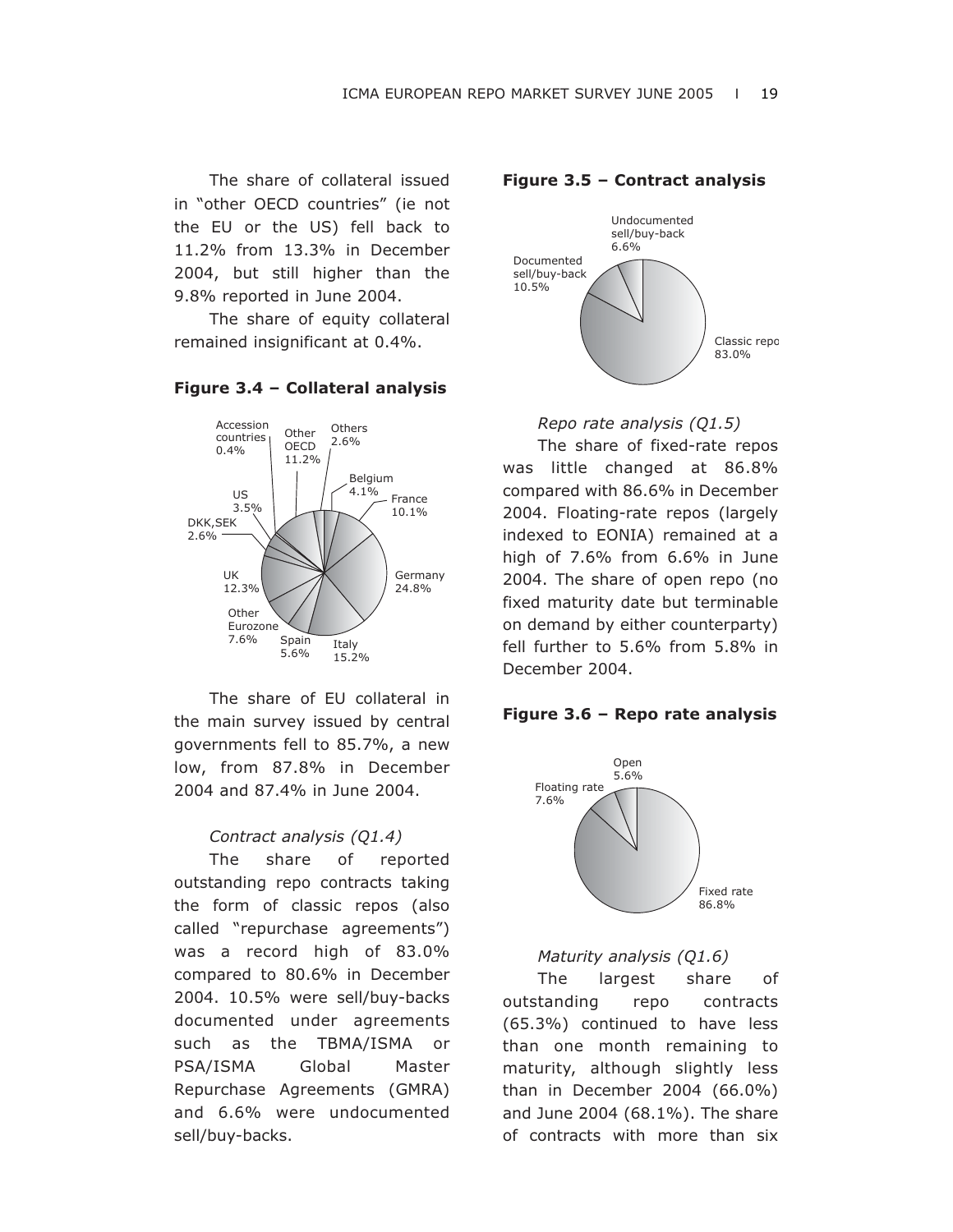months jumped to 9.9% from a low of 5.4% in December 2004. Forward-forward repos continued to contract in relative terms touching 3.8% in June 2005 from 5.2% in December 2004.

Seasonal patterns were repeated by contracts with remaining terms of between one and three months. As in previous June surveys, their share fell back. In June 2005, it was 13.9%, down from 17.5% in December 2004.

## *Product analysis (Q2)*

The share of total business accounted for by securities lending and borrowing conducted on repo desks was 19.2%, unchanged from December 2004 but up from 13.0% in June 2004. The share of fixed income securities dropped sharply to 88.6% from 94% in December 2004 and 98.6% in June 2004, the counterpart being a sharp increase in the share of equity to 11.4% from 6.0% and 1.4%, respectively.





#### *Concentration analysis*

In the latest survey, the top ten institutions accounted for 55.5% of total reported business, down from 58.4% in December

# **Figure 3.7 – Maturity analysis comparison (left to right columns show June 2001, December 2001, June 2002, December 2002, June 2003, December 2003, June 2004, December 2004, June 2005)**

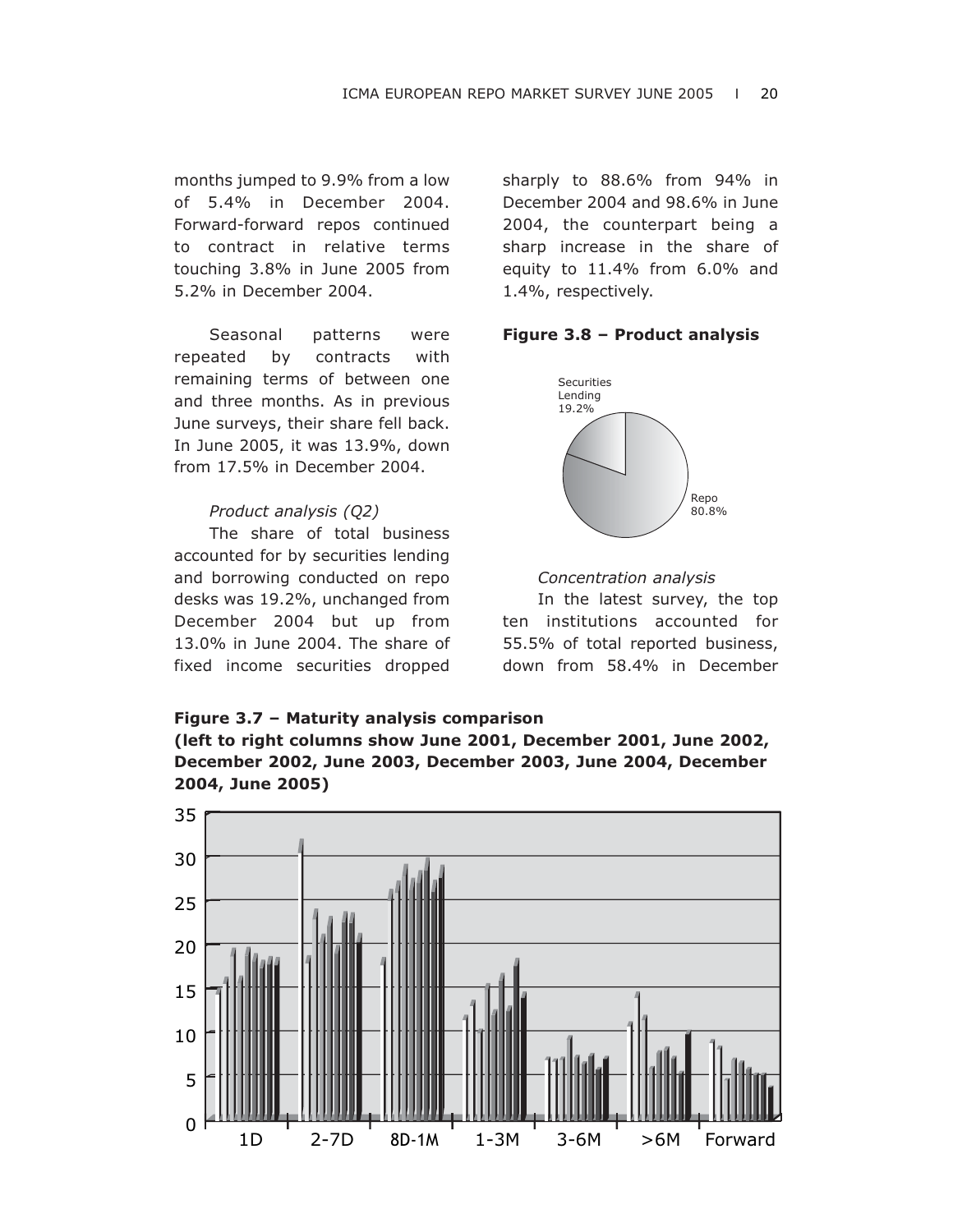2004 but up from 53.0% in June 2004. The share of the top twenty also dropped, reaching 78.2% from 80.4% in December 2004 but similar to the 78.0% reported in June 2004. The share of the top thirty fell back to 90.1% from 91.5% in December 2004 and 90.0% in June 2004.

# **Figure 3.9 – Concentration analysis**



Although the apparent concentration of business is high, this does not mean that the largest institutions have commensurate market power. A better measure of market concentration – often used in competition analyses – is the Herfindahl Index. The Index for the survey fell back to 0.043 from the previous low of 0.047 in December 2004.

<sup>&</sup>lt;sup>1</sup> The Herfindahl Index is the sum of the squares of market shares divided by the square of the sum of market shares. The higher the index, the lower the degree of competition. If the index is higher, the more a single institution has a dominant market share and/or the more insignificant the market shares of all the other survey participants. A market in which several institutions have very large market shares can therefore have a relatively low index.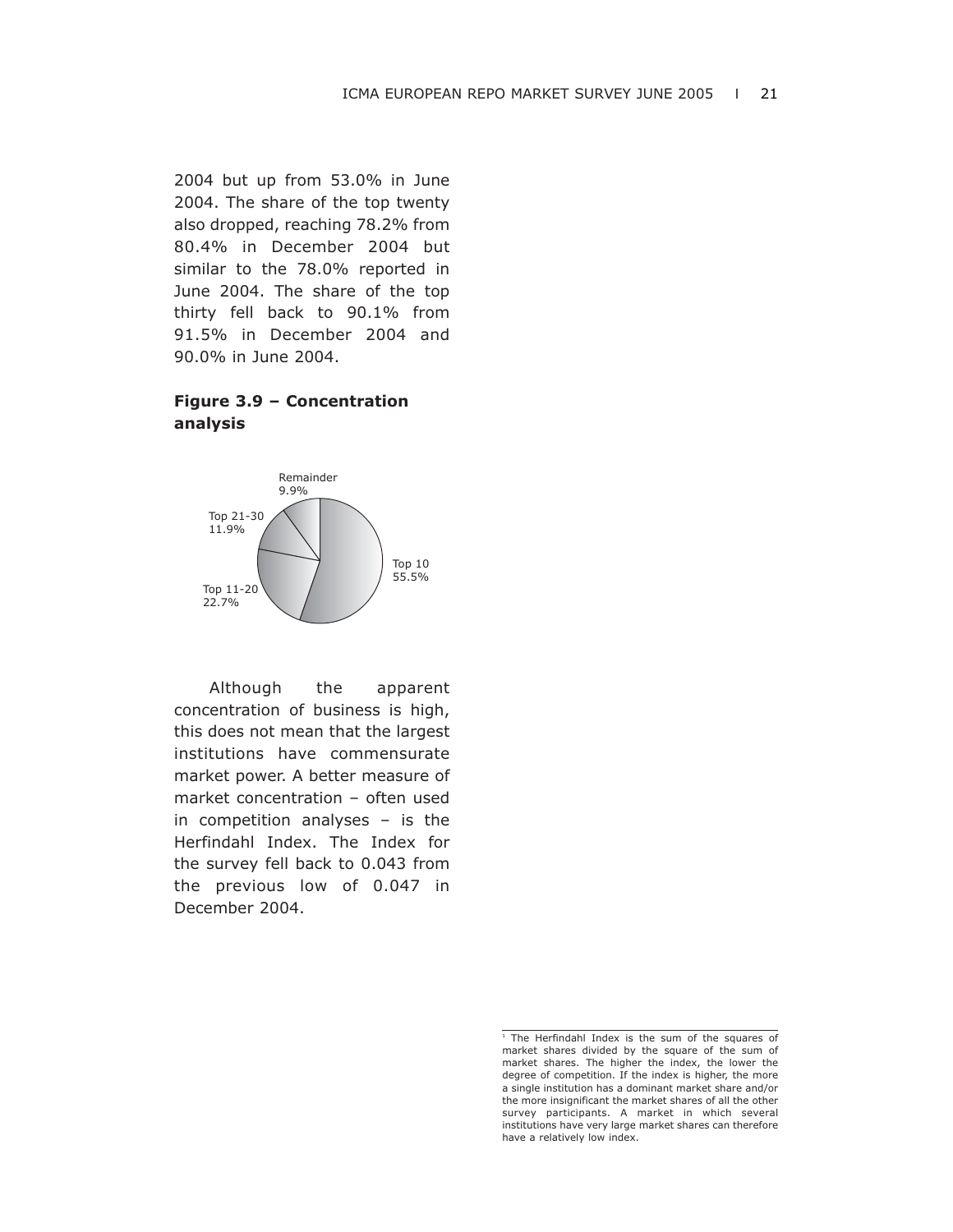# **CHAPTER 4: CONCLUSION**

The ICMA survey on June 8, 2005 continues to demonstrate the enormous size of the European repo market by fixing the lower boundary of that market at EUR 5,319 billion in terms of outstanding contracts. It again revealed healthy year-onyear growth of between 16% and 19%, despite generally lacklustre conditions in the fixed income market in Europe.

The share of electronic trading has stabilized for the moment at 21.2% of reported business, but anonymous electronic trading has contracted in relative terms to 10.4%, which may reflect the delay in the introduction of new services by the main CCP in Europe.

Tri-party repo has resumed its upward trend, reaching 10.4%. It remains below its peak of 11.2% in December 2003 but is well up on the 6.2% reported in June 2003.

The share of government bonds in collateral issued in the EU fell back to a record low of 85.7%, probably reflecting the growing role of credit repo in Europe.

Many other figures in the survey are little changed from December 2004, or showed a tendency to revert back to the levels recorded in June 2004, suggesting no great shifts in the structure of the repo market.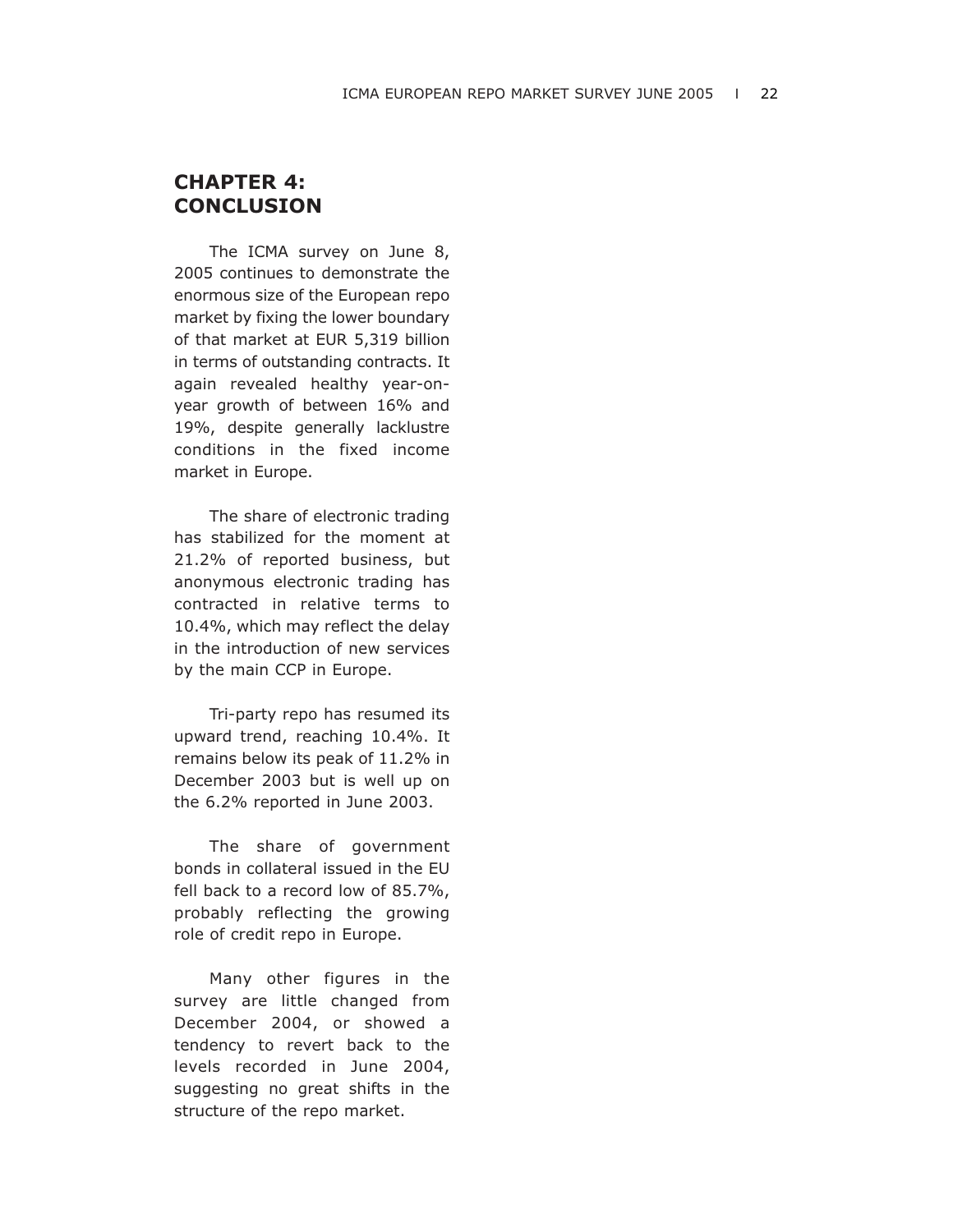# **APPENDIX A: SURVEY GUIDANCE NOTES**

The following extract is based on the Guidance Notes issued to participants in conjunction with the survey that took place on June 8, 2005.

The data required by this survey are: the total value of the repos and reverse repos booked by your repo desk that are still outstanding at close of business on Wednesday, June 8, 2005, and various breakdowns of these amounts.

Branches of your bank in other countries in Europe may be asked to complete separate returns. If your repo transactions are booked at another branch, please forward the survey form to that branch. If branches of your bank in other countries run their own repo books, please copy the survey form to these branches, so that they can also participate in the survey. Please feel free to copy the survey form to other banks, if you discover that they have not received it directly.

#### **General guidance**

a) Please fill in as much of the form as possible. For each question that you answer, you will receive back your ranking in that category.

b) If your institution does not transact a certain type of repo business, please enter 'N/A' in the relevant fields. On the other hand, if your institution does that type of business but is not providing the data requested by the survey, please do not enter anything into the relevant field.

c) You only need to give figures to the *nearest million*. However, if you give figures with *decimal points*, please use full stops as the symbols for the *decimal points*, *not* commas. For *nil returns*, please use zeros, not dashes or text.

d) Please do not re-format the survey form, ie change its lay-out, and do not leave formulae in the cells of the underlying spreadsheet.

e) Include all classic repos, sell/buy-backs and similar types of transaction (e.g. pensions livrées). There is a separate question (see question 2) on securities lending and borrowing transactions (including securities lending and borrowing against cash collateral).

f) Exclude repo transactions undertaken with central banks as part of their official money market operations. Other repo transactions with central banks, e.g. as part of their reserve management operations, should be included.

g) Give the value of the cash which is due to be repaid on all repo and reverse repo contracts (*not* the market value or nominal value of the collateral) that are still *outstanding* at *close of business on Wednesday, June 8, 2005.*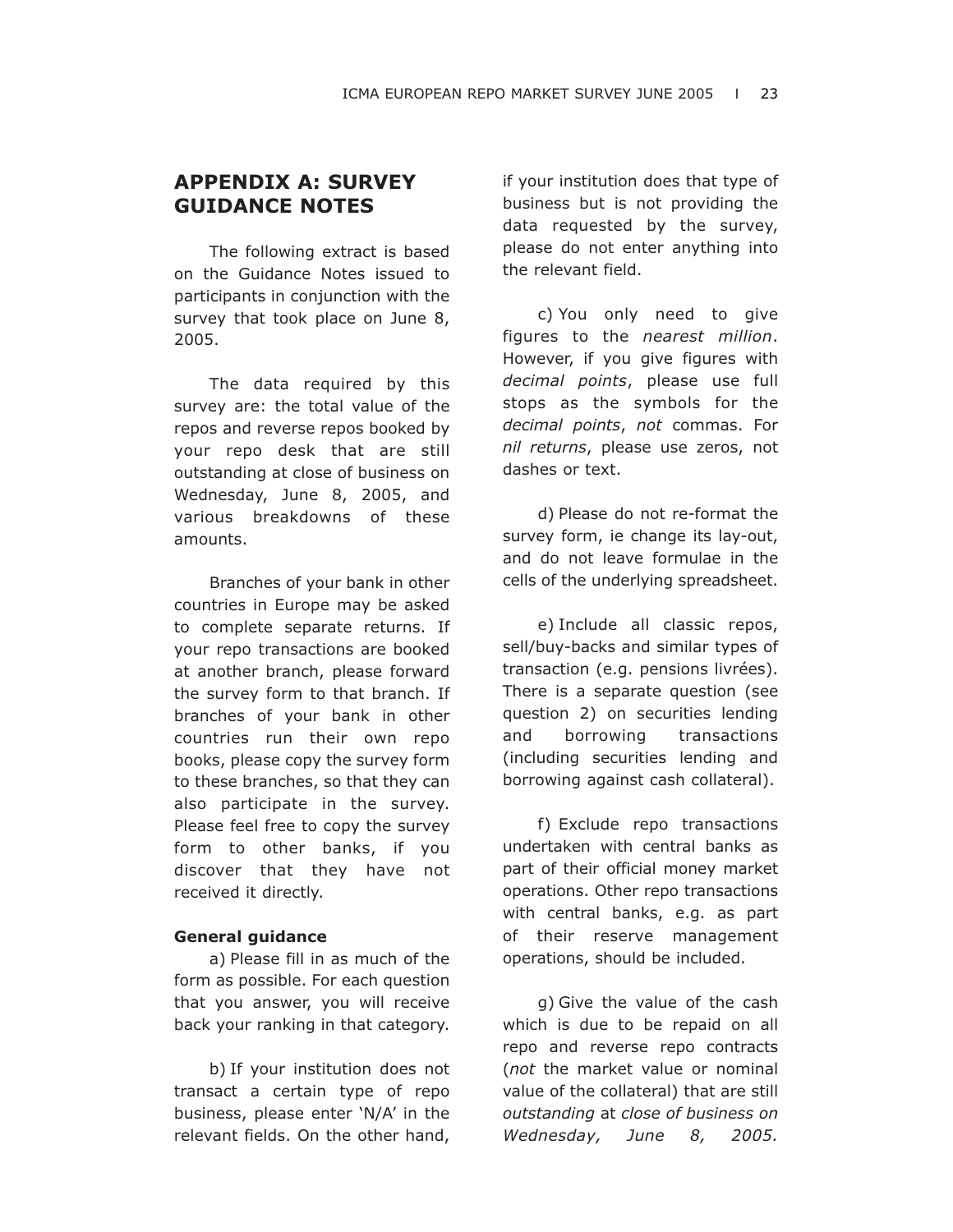This means the value of transactions at their repurchase prices.

h) "Outstanding" means repos and reverse repos *which will mature or roll over on or after Thursday, June 9, 2005*. You should therefore include all *open repos and reverse repos* that have been rolled over from Wednesday, June 8, 2005 to a later date and all *forward-forward repos and reverse repos that are still outstanding at close* on Wednesday, June 8, 2005.

i) Give separate totals for (a) repos plus sell/buy-backs and (b) reverse repos plus buy/sell-backs.

j) The survey seeks to measure the value of repos and reverse repos on a *transaction date basis*, rather than a value date basis. This means that you should include all repo and reverse repo contracts that have been agreed before close of business on Wednesday, June 8, 2005, even if their value dates are later.

k) Give *gross* figures, i.e. do *not* net opposite transactions with the same counterparty. If this is not possible, please indicate that your figures are net.

l) In the case of equity repo, for synthetic structures, please give the value of the cash payment.

# **Guidance on specific questions in the survey form**

Q1.1 Transactions Q(1.1.1) direct with counterparties or Q(1.1.2) through voice-brokers should *exclude* all repos transacted over an ATS (see below). These should be recorded under Q(1.1.3).

Q(1.1.2) Transactions through voice-brokers should be broken down in terms of the location of the counterparties, rather than the location of the voice-brokers.

Q(1.1.3) "ATSs" are automated trading systems (e.g. BrokerTec, Eurex Repo and MTS/EuroMTS, but not voice-assisted electronic systems such as e-speed, Icap's ETC and GFInet). Transactions through these systems should be included in Q(1.1.2). Anonymous transactions through an ATS with a central counterparty (e.g. LIFFE-Clearnet systems and Eurex Clearing) should be recorded in  $Q(1.1.3.4)$ .

Q1.4 "Classic repos" include transactions documented under the PSA/ISMA Global Master Repurchase Agreement (GMRA) 1995 and TBMA/ISMA Global Master Repurchase Agreement (GMRA) 2000 *without* reference to the Buy/Sell-Back Annexes, and transactions documented under other master agreements. "Sell/buy-backs" are therefore taken to include all transactions that are not documented. Classic repos include pensions livrées. Classic repos are characterised by the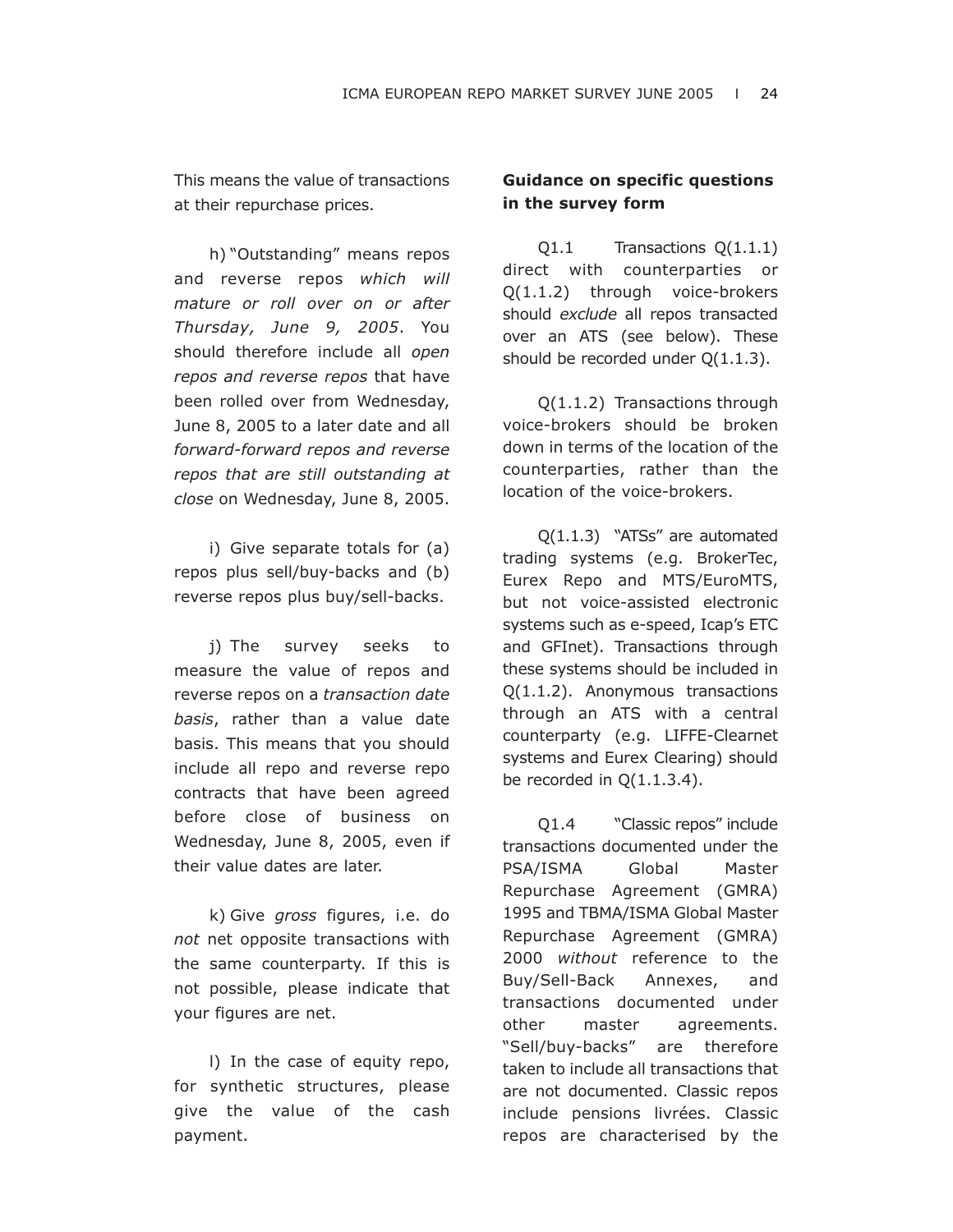immediate payment by the buyer to the seller of a manufactured or substitute payment upon receipt by the buyer of a coupon on the collateral held by the buyer. If a coupon is paid on collateral during the term of a sell/buy-back, the buyer does not make an immediate manufactured or substitute payment to the seller, but reinvests the coupon until the maturity of the sell/buy-back and deducts the manufactured or substitute payment (plus reinvestment income) from the repurchase proceeds due to be received from the seller. Sell/buy-backs may be quoted in terms of a forward price rather than a repo rate. Where sell/buy-backs are documented (e.g. under the Buy/Sell-Back Annexes to the PSA/ISMA GMRA 1995 and TBMA/ISMA GMRA 2000), periodic adjustments to the relative amounts of collateral or cash – which, for a classic repo, would be performed by margin maintenance transfers or payments – are likely to be made by early termination and re-pricing. All open repos are likely to be classic repos.

Q1.6 This section asks for the *remaining* term to maturity (not the original term to maturity) of the fixed-rate repos reported in Q(1.5.1) and the floating-rate repos reported in  $Q(1.5.2)$  to be broken down as follows:

 $Q(1.6.1.1)$  One day - this means:

all contracts transacted prior to Wednesday, June 8, 2005, that will mature on Thursday, June 9, 2005;

• overnight, tom/next, spot/next and corporate/next contracts transacted on Wednesday, June 8, 2005.

Q(1.6.1.2) two–seven days – this means:

all contracts transacted prior to Wednesday, June 8, 2005, that will mature on Friday, June 10, 2005, or any day thereafter up to and including Wednesday, June 15, 2005;

• contracts transacted on Wednesday, June 8, 2005, with an original term of between two days and one week inclusive (irrespective of the value date, which will vary).

Q(1.6.1.3) More than seven days but no more than one month – this means:

• all contracts transacted prior to Wednesday, June 8, 2005, that will mature on Thursday, June 16, 2005, or any day thereafter up to and including Friday, July 8, 2005;

• contracts transacted on Wednesday, June 8, 2005, with an original term of between eight days and one month inclusive (irrespective of the value date, which will vary).

Q(1.6.1.4) More than one month but no more than three months – this means:

• all contracts transacted prior to Wednesday, June 8, 2005, that will mature on Monday, July 11, 2005, or any day thereafter up to and including Thursday,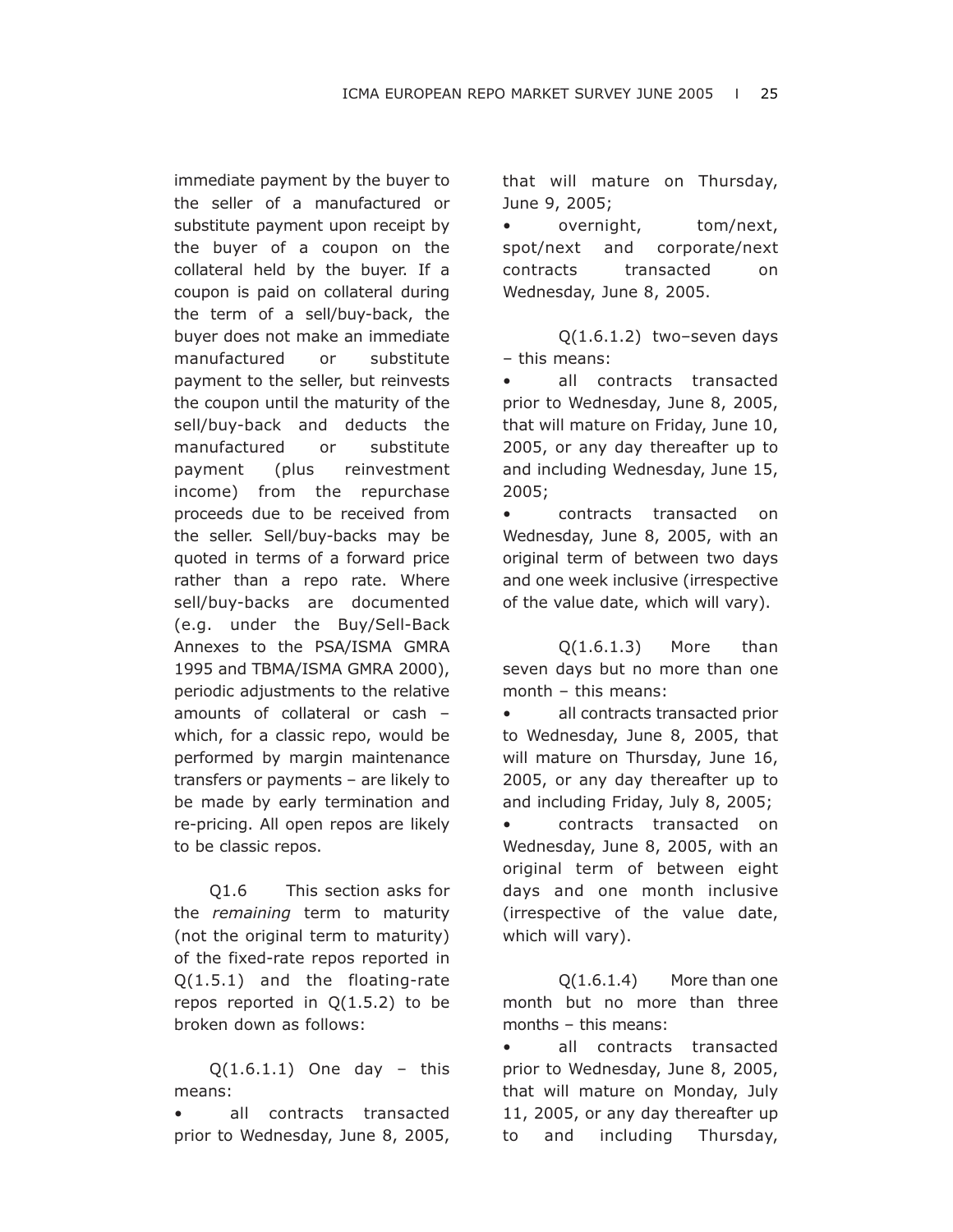September 8, 2005;

• contracts transacted on Wednesday, June 8, 2005, with an original term between one month and one day, and three months inclusive (irrespective of the value date, which will vary).

Q(1.6.1.5) More than three months but no more than six months – this means:

• all contracts transacted prior to Wednesday, June 8, 2005, that will mature on Friday, September 9, 2005, or any day thereafter up to and including Thursday, December 8, 2005;

• contracts transacted on Wednesday, June 8, 2005, with an original term between three months and one day, and six months inclusive (irrespective of the value date, which will vary).

Q(1.6.1.6) More than six months – this means:

all contracts transacted prior to Wednesday, June 8, 2005, that will mature on Friday, December 9, 2005, or any day thereafter;

• contracts transacted on Wednesday, June 8, 2005, with an original term of six months and one day, or longer (irrespective of the value date, which will vary).

Q(1.6.2) Forward-forward repos are defined for the purposes of this survey as contracts with a value date of Monday, June 13, 2005, or later. There is therefore an overlap with corporate/next transactions. If the latter cannot be identified separately, it is accepted that they will be recorded as forwardforward repos.

Q1.7 Please confirm whether you have included your tri-party repo business in Q(1.6).

Q1.8 Eurobonds should be included as fixed income securities issued "by other issuers" in the countries in which the bonds are issued. This will typically be Luxembourg Q(1.8.10) and the UK Q(1.8.15). Equity collateral should be recorded in Q(1.8.31).

Q(1.8.26) "US in the form of fixed income securities but settled across Euroclear or Clearstream" means only domestic and Yankee bonds. This includes Reg.144a bonds, but *excludes* Eurodollar and US dollar global bonds, which should be treated as bonds issued "by other issuers" in the countries in which the bonds are issued. This will typically be Luxembourg Q(1.8.10) and the UK Q(1.8.15).

Q(1.8.27) "Other OECD countries" are Australia, Canada, Iceland, Japan, Korea, Mexico, New Zealand, Norway, Switzerland, Turkey and the US. In the case of collateral issued in the US, only collateral settled across the domestic US settlement system should be included in Q(1.8.27). US collateral settled across Euroclear and Clearstream Luxembourg should be recorded in Q(1.8.26).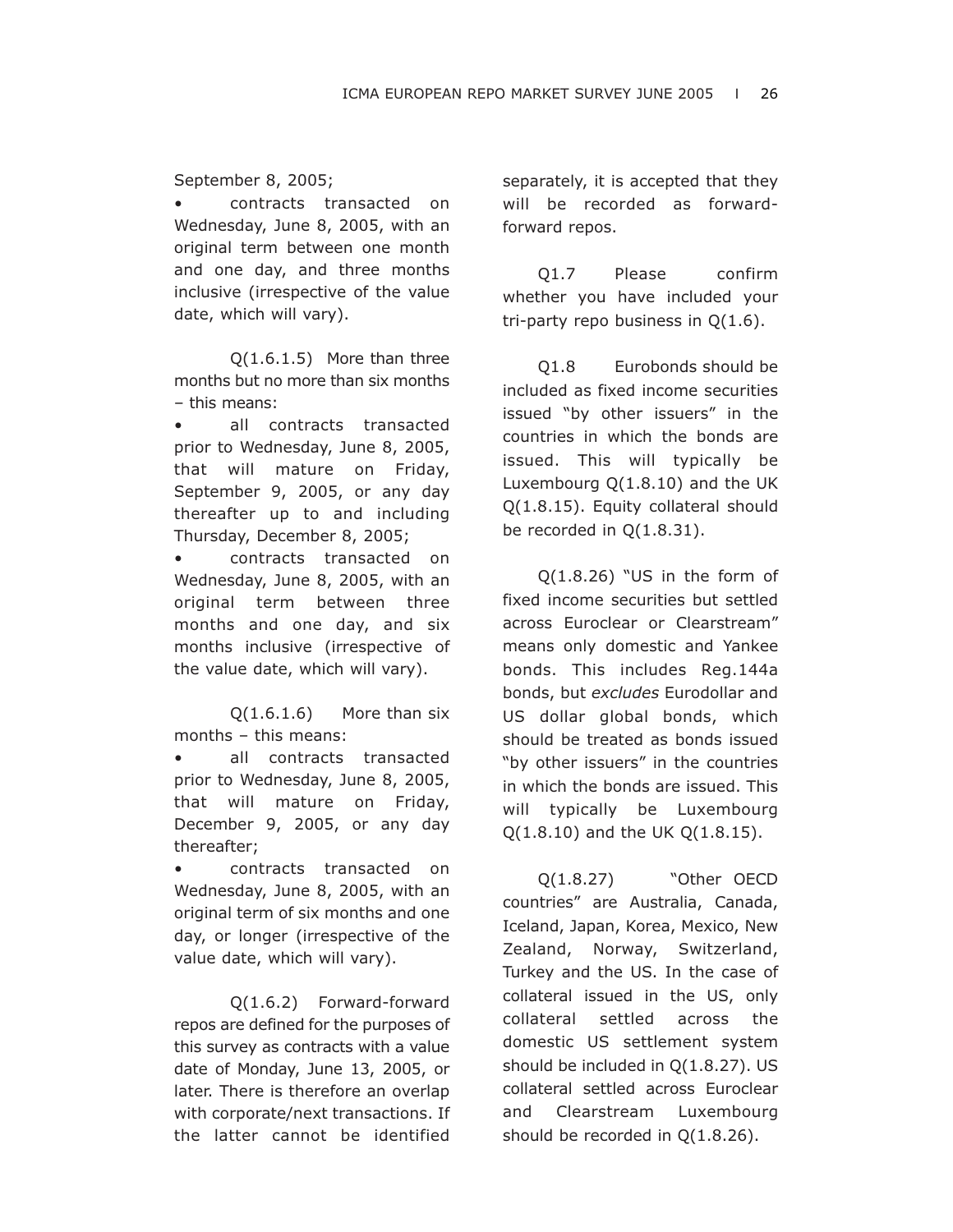Q(1.8.31)"Equity" includes ordinary shares, preference shares and equity-linked debt such as convertible bonds.

Q2 "Total value of securities loaned and borrowed by your repo desk" includes the lending and borrowing of securities with either cash or securities collateral. Exclude any securities lending and borrowing done by desks other than your repo desk. If your repo desk does not do any securities lending and borrowing, this line will be a nil return.

Q3 "Active" means about once a week or more often.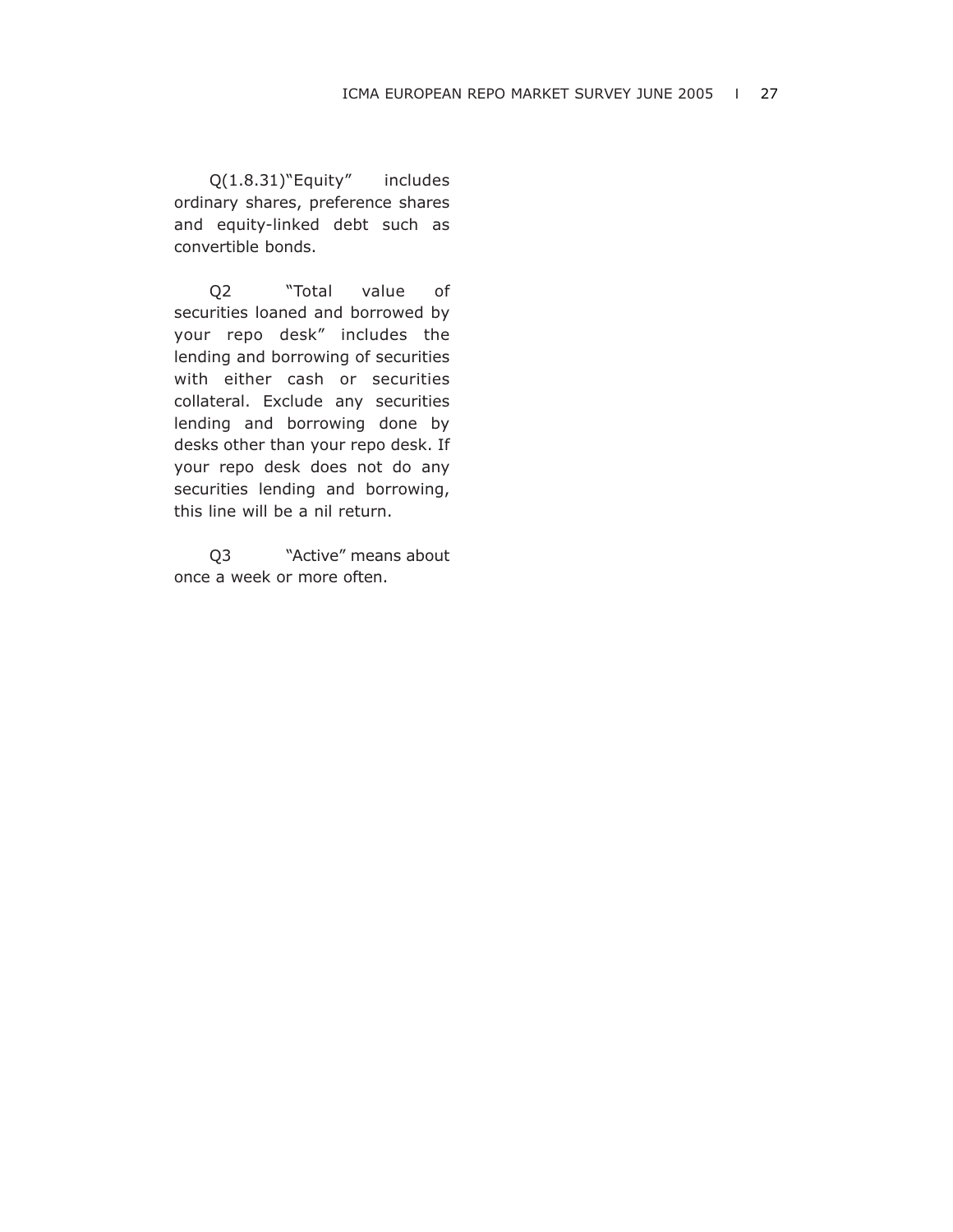# **APPENDIX B: SURVEY PARTICIPANTS**

The names of the participating banks in all nine surveys are included in the list that follows. Company names provided here are as supplied by those involved in producing the survey. Names of ICMA member firms may not, therefore precisely reflect the manner in which they are published in ICMA's online Members' Register.

|                                | Jun   | Dec   | Jun   | Dec      | Jun   | <b>Dec</b> | Jun   | Dec          | Jun   |
|--------------------------------|-------|-------|-------|----------|-------|------------|-------|--------------|-------|
|                                | $-01$ | $-01$ | $-02$ | $-02$    | $-03$ | $-03$      | $-04$ | $-04$        | $-05$ |
| <b>ABN Amro Bank</b>           | X     | X     | X     | X        | X     | X          | X     | X            | X     |
| Algemeine Hypothekenbank       |       |       |       |          |       |            |       |              |       |
| Rheinboden                     |       | X     |       | X        |       |            |       |              |       |
| <b>Allied Irish Banks</b>      |       | X     | X     | X        | X     | X          | X     | X            | X     |
| Alpha Bank                     |       |       |       | X        | X     |            |       |              |       |
| Arab Banking Corporation       |       |       |       |          |       |            |       |              |       |
| (Italy)                        |       |       |       |          | X     |            |       |              |       |
| <b>AXA Bank Belgium</b>        |       |       | X     | X        | X     | X          | X     | X            | X     |
| Banca Cassa di Risparmio       |       |       |       |          |       |            |       |              |       |
| di Asti                        |       |       |       |          | X     |            |       |              |       |
| Banca d'Intermediazione        |       |       |       |          |       |            |       |              |       |
| Mobiliare (IMI)                |       | X     | X     | X        | X     | X          |       |              |       |
| Banca Monte dei Paschi         |       |       |       |          |       |            |       |              |       |
| di Siena                       |       |       |       | X        | X     | X          | X     | X            | X     |
| Banco Nazional del Lavoro      |       | X     |       | X        | X     | X          | x     | X            | X     |
| <b>Banco Pastor</b>            |       | X     |       |          |       |            |       |              |       |
| Banco Popular Espanol          |       |       |       | X        |       | X          | X     |              |       |
| <b>Banco Santander Central</b> |       |       |       |          |       |            |       |              |       |
| Hispano                        |       |       | X     | X        | X     | X          | X     | X            | X     |
| Banco Urquijo                  |       | X     |       |          |       | X          | X     | X            |       |
| <b>Bank Austria</b>            |       |       | X     | X        | X     | X          | x     |              |       |
| Bank fuer Arbeit und           |       |       |       |          |       |            |       |              |       |
| Wirtschaft AG (BAWAG)          |       |       | X     |          |       | X          | x     | X            | X     |
| Bank od Aland                  | X     |       |       |          |       |            |       |              |       |
| Bank of Cyprus, Greece         |       |       |       |          | X     |            |       |              |       |
| <b>Bank of Ireland</b>         |       |       | X     | X        | X     | X          | X     | X            | X     |
| Bank Przemyslowo-              |       |       |       |          |       |            |       |              |       |
| Handlowy PBK                   |       |       |       |          | X     | X          | X     | X            | X     |
| <b>Bankgesellschaft Berlin</b> | X     | X     | X     | X        | X     | X          | X     | X            | X     |
| Banque de Luxembourg           |       |       | X     | X        | X     | X          | X     | X            | X     |
| Banque et Caisse d'Epargne     |       |       |       |          |       |            |       |              |       |
| de l'Etat                      |       |       | x     | X        | X     | X          | X     | X            | x     |
| <b>Barclays Capital</b>        | X     | X     | X     | X        | X     | X          | X     | $\mathsf{x}$ | X     |
| Bayerische Landesbank          | X     | X     | X     | X        | X     | X          | X     | X            | X     |
| <b>BBVA</b>                    | X     | X     | X     | X        | X     | X          | X     | X            | x     |
| <b>BNP Paribas</b>             | X     | X     | X     | $\times$ | X     | X          | X     | $\times$     | X     |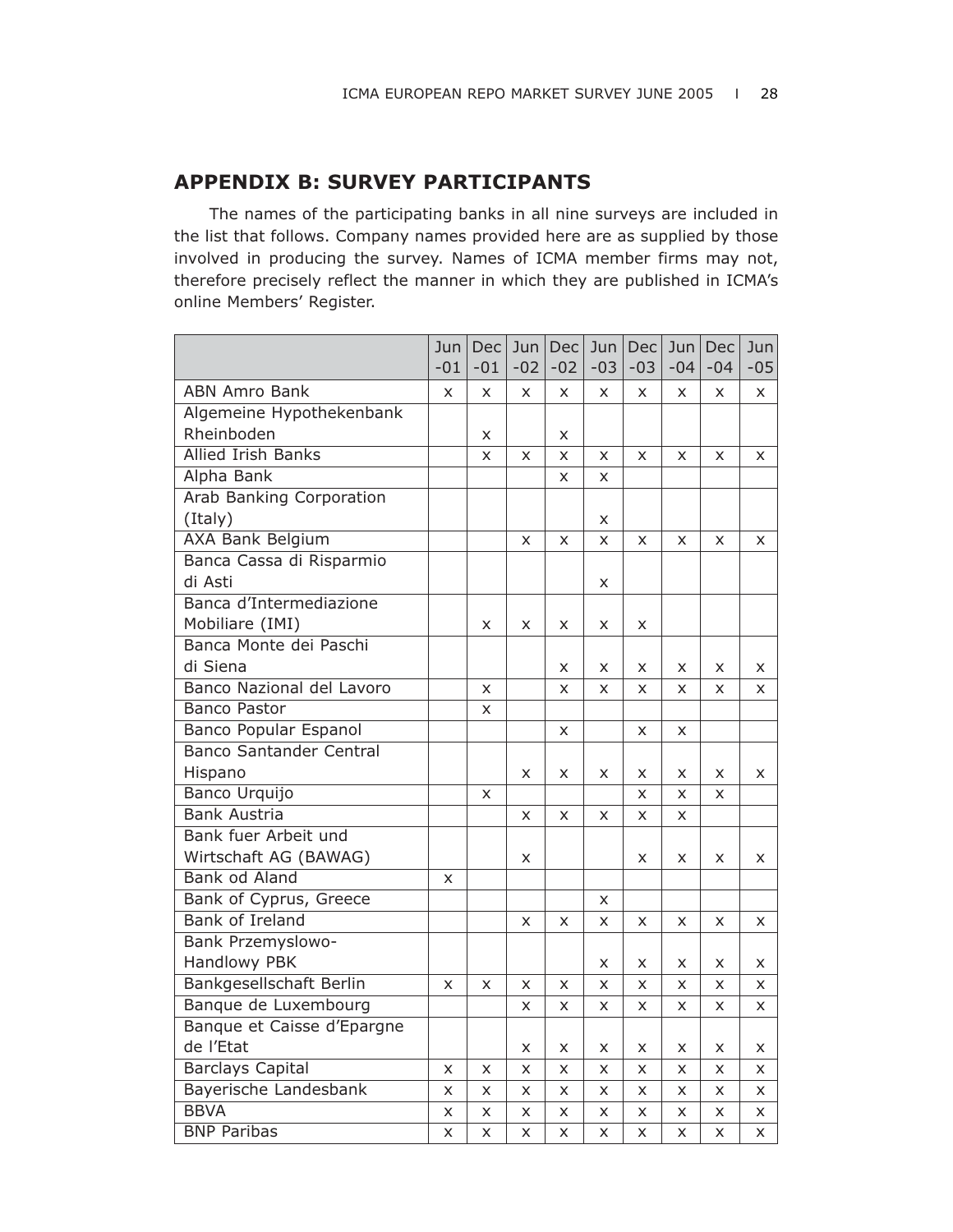|                                | Jun<br>$-01$ | Dec<br>$-01$ | Jun <sub>1</sub><br>$-02$ | Dec <br>$-02$ | Jun<br>$-03$ | Dec<br>$-03$ | Jun <br>$-04$ | Dec<br>$-04$ | Jun<br>$-05$ |
|--------------------------------|--------------|--------------|---------------------------|---------------|--------------|--------------|---------------|--------------|--------------|
| Bundesrepublik Deutschland     |              |              |                           |               |              |              |               |              |              |
| Finanzagentur                  |              |              | X                         |               | X            | X            | X             |              |              |
| <b>BW-Bank</b>                 |              |              |                           | x             |              |              |               |              | X            |
|                                |              | X            |                           |               |              |              |               |              |              |
| Caixa d'Estalvis de Catalunya  |              |              |                           |               | X            |              |               |              | X            |
| Caixa Geral de Depositos       |              |              | X                         | X             |              |              |               |              |              |
| Caja de Ahorros y Monte de     |              |              |                           |               |              |              |               |              |              |
| Piedad de Madrid (Caja Madrid) |              |              | X                         | X             | X            | x            |               |              | X            |
| Calyon                         |              | X            | X                         | X             | X            | X            | x             | X            | x            |
| Capitalia                      |              |              | x                         |               |              |              | X             | X            | X            |
| CDC IXIS Capital Markets       |              |              |                           |               |              |              |               |              |              |
| Zweigniederlassung             |              |              |                           |               |              |              |               |              |              |
| Deutschland                    |              |              | X                         | x             | x            | x            | x             | X            | X            |
| Citigroup                      | X            | X            | X                         | X             | X            | X            | X             | X            | X            |
| Commerzbank                    | X            |              | X                         | x             | X            | X            | X             | X            | x            |
| Confederación Española de      |              |              |                           |               |              |              |               |              |              |
| Cajas de Ahorros (CECA)        | X            |              | X                         | X             | X            | X            | X             | X            | X            |
| Credito Valtellinese           |              |              |                           |               | x            |              |               |              |              |
| Croatian National Bank         |              | X            |                           |               | X            |              |               |              |              |
| <b>CSFB</b>                    | X            | X            | X                         | X             | X            | X            | X             | X            | x            |
| Danske Bank                    |              |              |                           |               |              |              |               |              | X            |
| Daiwa Securities SMBC Europe   | X            | X            | X                         | X             | X            | X            | X             | X            | x            |
| Dekabank Deutsche              |              |              |                           |               |              |              |               |              |              |
| Girozentrale                   |              |              |                           |               |              |              |               |              | X            |
| <b>Delta Lloyd Securities</b>  |              |              |                           |               | X            |              |               |              |              |
| <b>DePfa ACS</b>               |              |              |                           | X             | X            | X            | X             | X            | X            |
| DePfa Bank                     |              |              |                           | X             | X            | X            | X             | X            | X            |
| Deutsche Bank                  | X            |              | X                         | X             | X            | X            | X             | X            | X            |
| Deutsche Postbank              |              |              | X                         | X             | X            | X            | X             | X            | X            |
| Dexia                          | X            | X            | X                         | x             | X            | X            | X             | X            | X            |
| Dexia BIL                      |              |              |                           |               |              | x            |               |              |              |
| Dexia Hypo                     | Χ            | X            |                           |               |              |              |               |              | X            |
| Dresdner Bank                  | X            | X            | X                         | X             | X            | X            | X             | X            | x            |
| DZ Bank                        | X            | X            | X                         | X             | X            | X            | X             | X            | X.           |
| <b>EFG Eurobank Ergasias</b>   |              |              | X                         | x             |              |              | x             |              | x            |
| Egnatia Bank                   |              |              |                           |               | X            |              | X             |              |              |
| Erste Bank der                 |              |              |                           |               |              |              |               |              |              |
| Oesterreichischen Sparkassen   | X            | x            | x                         | x             | X            | X            | x             | X            | x            |
| Euroclear Bank                 |              |              |                           | x             | X            |              | X             | X            | x            |
| Eurohypo                       |              |              |                           |               |              | X            |               | X            | x            |
| European Investment Bank       |              |              | X                         |               |              |              | X             | X            |              |
| Fortis Bank                    | X            | X            | X                         | X             | X            | X            | X             | X            | x            |
| <b>General Bank of Greece</b>  |              |              | X                         | X             |              |              |               |              |              |
| Goldman Sachs                  |              |              |                           |               |              |              |               |              |              |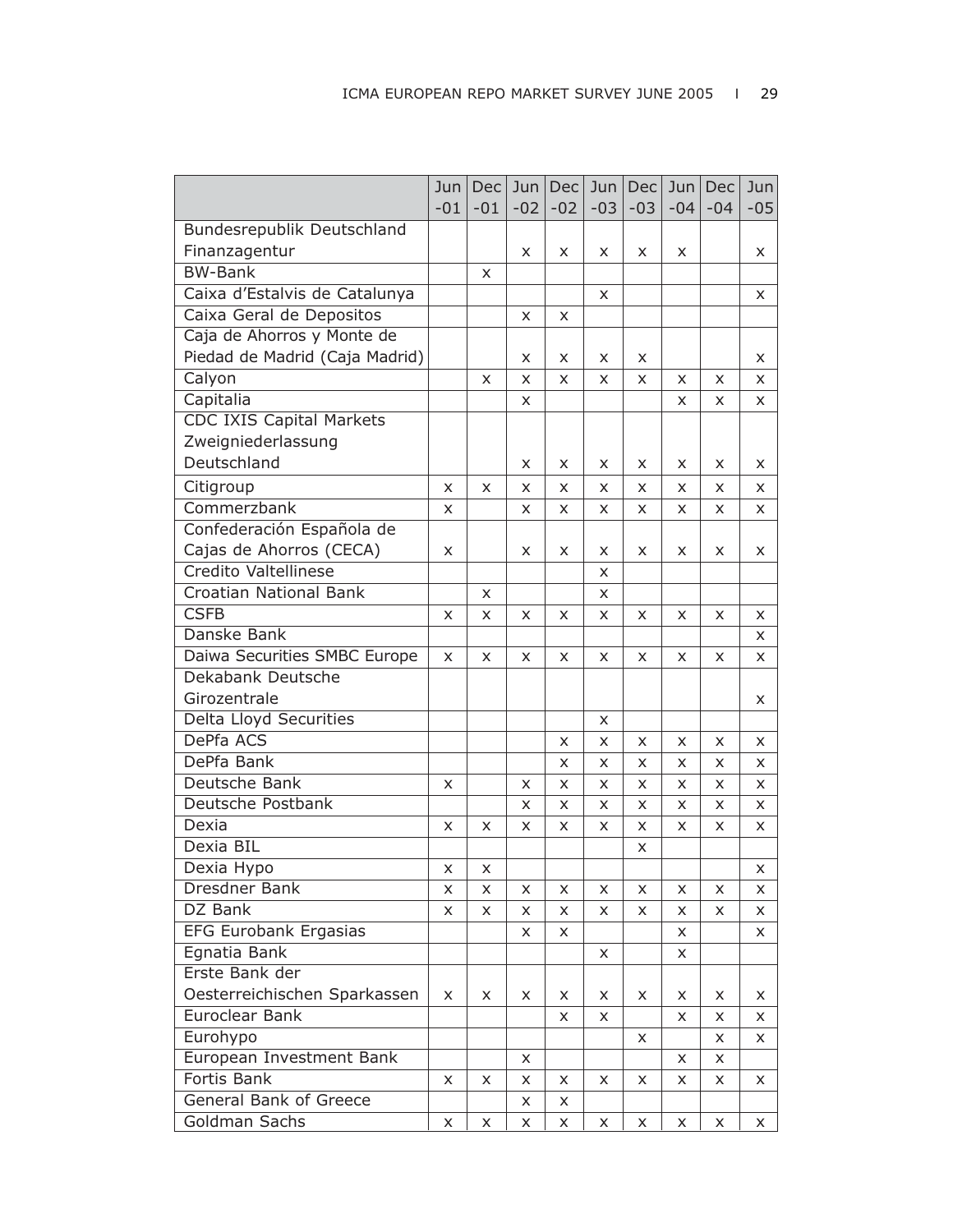|                                | Jun   | Dec   | Jun   | <b>Dec</b> | Jun   | Dec   | Jun      | Dec   | Jun   |
|--------------------------------|-------|-------|-------|------------|-------|-------|----------|-------|-------|
|                                | $-01$ | $-01$ | $-02$ | $-02$      | $-03$ | $-03$ | $-04$    | $-04$ | $-05$ |
| Halifax Bank of Scotland       | X     | X     | X     | x          | X     | X     | X        | X     | X     |
| <b>HSBC Athens</b>             |       |       | X     |            |       |       |          |       |       |
| <b>HSBC CCF</b>                |       |       | X     | X          | X     | X     | X        | X     | X     |
| <b>HSH Nordbank</b>            | x     | X     | X     | X          | X     | X     | X        | X     | X     |
| HypoVereinsbank                | X     | X     | X     | X          | X     | X     | $\times$ | X     | X     |
| <b>IIB Bank</b>                |       |       |       |            | X     |       |          |       |       |
| <b>ING Bank</b>                |       |       |       |            | X     | X     |          | X     | x     |
| <b>ING Belgium</b>             | X     |       | x     | x          | x     | X     |          |       |       |
| <b>ING BHF-Bank</b>            |       |       | X     | X          | X     | X     | X        | X     | X     |
| <b>ING BHF-Bank Luxembourg</b> |       |       |       |            |       |       | X        |       |       |
| IntesaBCI                      | x     | X     | X     | X          | X     | X     | X        | X     | X     |
| JP Morgan                      | x     | X     | X     | X          | X     | x     | X        | X     | X     |
| <b>KBC</b>                     | X     | X     | X     | X          | X     | X     | X        | X     | X     |
| <b>KfW</b>                     |       |       |       |            |       |       | X        | X     | x     |
| Kingdom of Belgium Federal     |       |       |       |            |       |       |          |       |       |
| Public Service Debt Agency     |       |       |       |            | X     |       | X        |       | x     |
| Landesbank Baden-              |       |       |       |            |       |       |          |       |       |
| Württemberg, Stuttgart         | X     | X     | X     | X          | X     | X     | X        | X     | X     |
| Landesbank Hessen-Thüringen    |       |       |       |            |       |       |          |       |       |
| -Girozentrale (Helaba)         |       |       |       |            | X     | x     | X        | X     | X     |
| Landesbank Rheinland Pfalz     | X     | X     | X     | X          | X     | X     | X        | X     | X     |
| Landesbank Sachsen             |       |       |       |            |       |       |          |       |       |
| Girozentrale                   | x     | x     | x     | X          | X     | X     | X        | X     | X     |
| Lehman Brothers                |       | X     | X     | X          | X     |       | X        | X     | X     |
| Maple Bank                     | X     | X     | X     |            |       |       |          |       |       |
| Merrill Lynch                  | x     | X     | X     | X          | X     | X     | X        | X     | X     |
| Mitsubishi Securities          |       |       |       |            |       |       |          |       |       |
| International                  |       | X     | X     | X          | X     | X     | X        | X     | X.    |
| Mizuho International           | X     | X     | X     | x          | X     | X     | X        | X     | x     |
| Morgan Stanley                 | x     |       | x     | x          | x     | x     | x        | x     | x     |
| Natexis Banques Populaires     |       | X     | x     | x          |       | x     |          |       |       |
| National Bank of Greece        | X     | X     | X     | X          | X     | X     | X        | X     | X.    |
| Nomura International           | X     | X     | X     | X          | X     |       | X        | X     | X.    |
| Norddeutsche Landesbank        |       |       |       |            |       |       |          |       |       |
| Girozentrale                   | X     | X     | X     | X          | X     | x     | X        | X     | X     |
| Nordea Markets                 |       |       | X     | X          | X     | X     | X        | X     | X.    |
| Norinchukin Bank               |       |       |       |            |       | X     | X        | X     | X.    |
| Nova Ljubljanska Banka d.d.    |       |       |       |            |       |       | X        |       |       |
| Omega Bank                     |       |       | X     | X          |       |       |          |       |       |
| Piraeus Bank                   |       |       | X     |            |       |       |          |       |       |
| Rabobank                       |       | X     | X     | X          | X     | x     | X        | X.    | x     |
| Royal Bank of Scotland         |       |       | X     | X          | X     | X.    | X.       | X     | X.    |
|                                |       |       |       |            |       |       |          |       |       |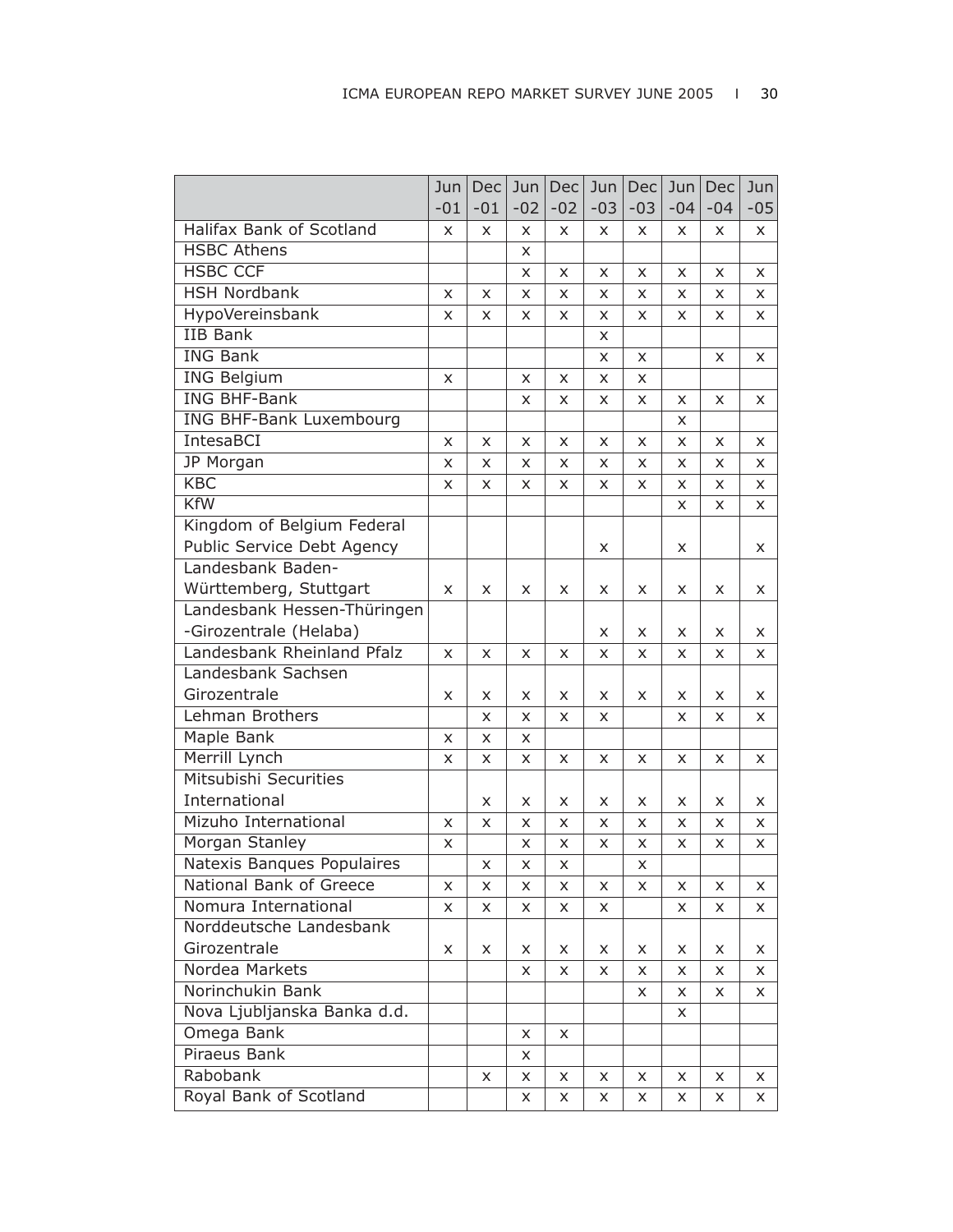|                              | Jun   | Dec          | Jun   | Dec   | Jun   | <b>Dec</b> | Jun                       | <b>Dec</b>                | Jun   |
|------------------------------|-------|--------------|-------|-------|-------|------------|---------------------------|---------------------------|-------|
|                              | $-01$ | $-01$        | $-02$ | $-02$ | $-03$ | $-03$      | -04                       | $-04$                     | $-05$ |
| <b>RZB</b>                   | x     | X            | X     |       | X     |            | X                         | X                         | X     |
| Sal. Oppenheim Jr.           | x     | X            | x     |       |       | X          | x                         | X                         |       |
| Sampo Bank                   |       |              | X     | X     |       |            |                           |                           | X     |
| <b>SEB</b>                   |       | $\times$     |       | X     |       |            |                           |                           |       |
| Société Générale             |       | X            | X     | X     | X     | $\times$   | $\mathsf{x}$              | $\boldsymbol{\mathsf{x}}$ | X     |
| <b>Toronto Dominion Bank</b> |       |              |       |       | X     | X          |                           |                           |       |
| <b>UBS</b>                   | X     | $\mathsf{x}$ | X     | X     | X     | X          | $\boldsymbol{\mathsf{x}}$ | $\boldsymbol{\mathsf{x}}$ | X     |
| Ulster Bank                  |       |              | X     | X     |       |            | X                         | X                         | X     |
| Unicredit Banca Mobiliare    |       |              | X     | X     | X     | X          | X                         | X                         | X     |
| Unicredito Italiano Bank     |       |              |       |       |       |            |                           |                           |       |
| (Ireland)                    |       |              |       |       | X     |            |                           |                           |       |
| Vereins und Westbank         |       |              | X     | X     | X     | X          | X                         |                           |       |
| Westdeutsche Immobilien Bank |       | $\times$     | X     |       |       |            |                           |                           |       |
| Westdeutsche Landesbank      |       |              |       |       |       |            |                           |                           |       |
| Girozentrale                 | x     |              | X     |       |       | X          | X                         |                           |       |
| Zagrabacka Banka             |       |              |       | X     |       |            |                           | X                         |       |